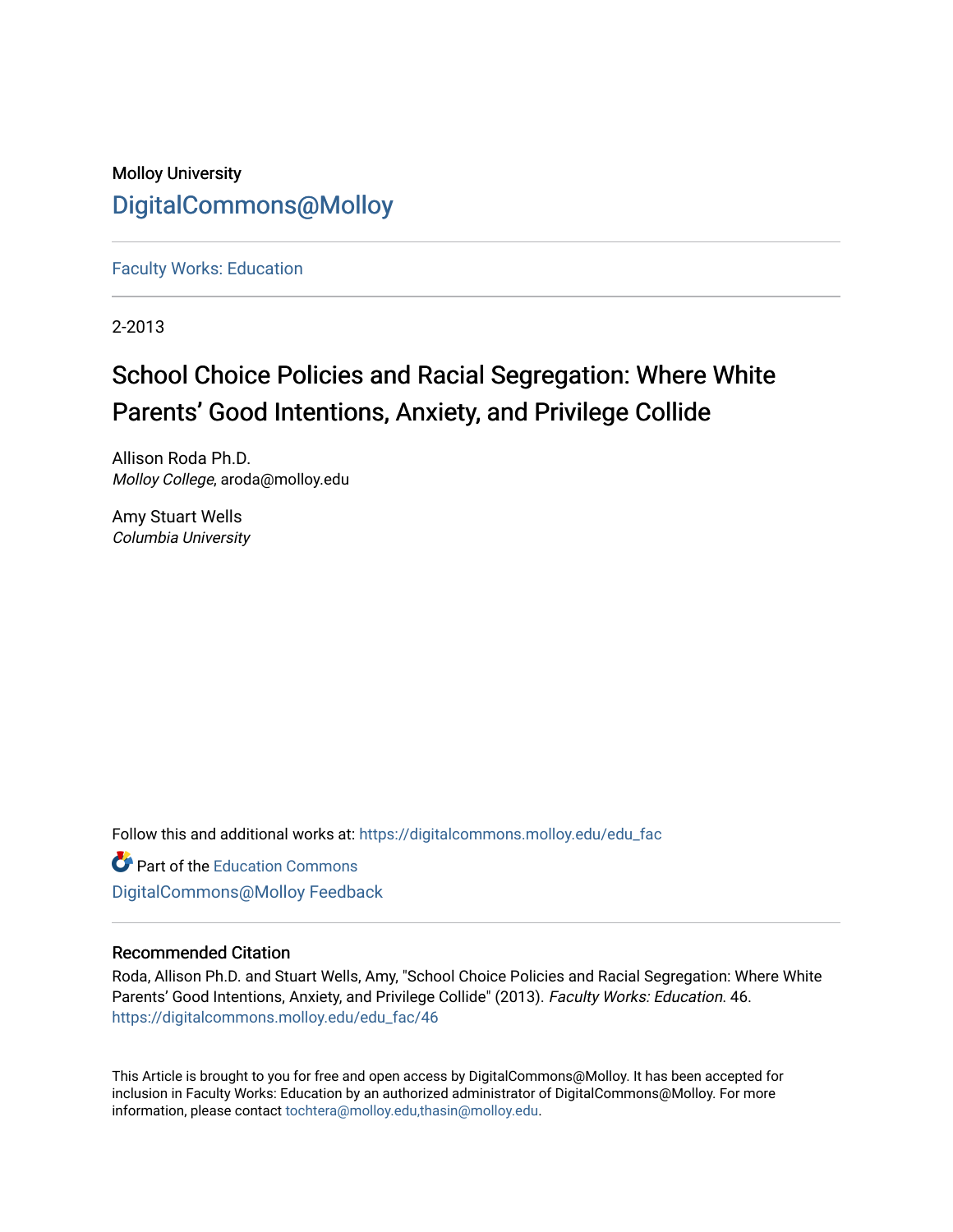# School Choice Policies and Racial Segregation: Where White Parents' Good Intentions, Anxiety, and Privilege Collide

ALLISON RODA

*Teachers College, Columbia University*

AMY STUART WELLS *Teachers College, Columbia University*

> A growing body of school choice research has shown that when school choice policies are not designed to racially or socioeconomically integrate schools, that is, are "colorblind" policies, they generally manage to do the opposite, leading to greater stratification and separation of students by race and ethnicity across schools and programs. Since white, advantaged parents are more likely to get their children into the highest-status schools regardless of the school choice policy in place, we believed that more research was needed on how those parents interact with school choice policies and whether they would support changes to those policies that would lead to less segregation across schools. Our interviews with advantaged New York City parents suggest that many are bothered by the segregation but that they are concerned that their children gain access to the "best" (mostly white) schools. The contradictions inherent in their choices are reconcilable, we argue, by offering more diverse and undivided school options.

Throughout the history of American education, various school choice policies have been devised to accomplish different goals. For instance, prior to the Civil Rights Act of 1964, southern school districts implemented so-called freedomof-choice and tuition voucher programs specifically to assure that schools remained racially segregated. Then, in the era of school desegregation, various school choice programs, including magnet schools and voluntary transfer plans, were created to do the exact opposite, namely, to promote racial integration and more diverse schools (see Wells 1993).

More recently, popular school choice policies, including charter schools, voucher plans, and open enrollment programs, have been enacted in most

*American Journal of Education* 119 (February 2013) - 2012 by The University of Chicago. All rights reserved. 0195-6744/2013/11902-0003\$10.00 Electronically published December 7, 2012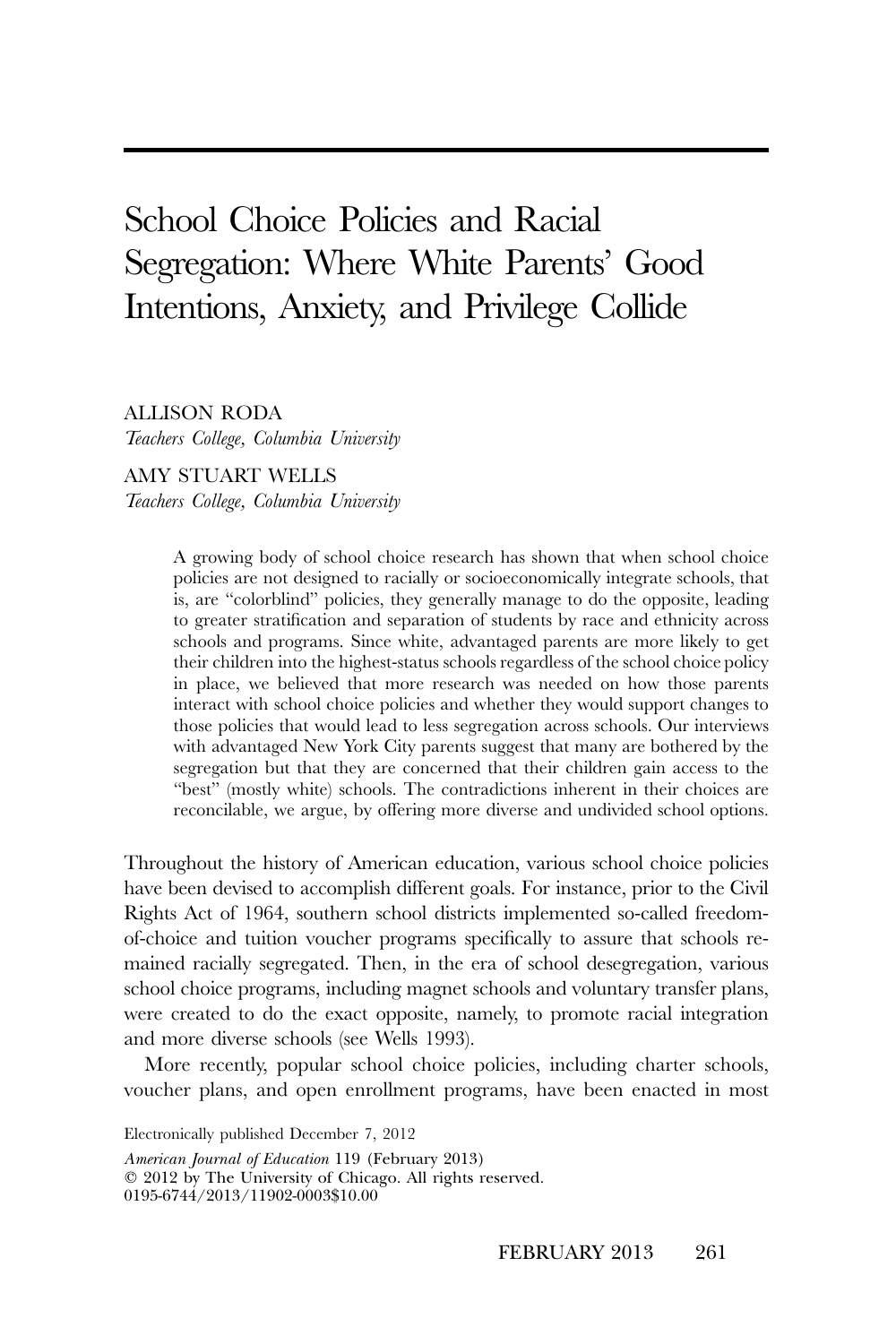states to foster greater competition for students among schools. These plans are designed specifically to infuse market-based principles into governmentfunded schools and thereby foster innovation. Interestingly enough, given the history of school choice in the United States, these newer school choice policies are not designed to specifically address issues of racial segregation (Wells 1993). In this way they are considered "colorblind."

Still, a growing body of research has documented a strong positive correlation between increasing racial/ethnic segregation in public schools and the growth in these popular so-called colorblind and more market-based school choice policies, which do not explicitly promote racial integration (see Mead and Green 2012; Mickelson et al. 2008; Wells and Roda 2008). In other words, mounting evidence suggests that when school choice policies are not designed to promote racial integration—which most newer school choice policies are not—they generally manage to do the opposite by leading to greater stratification and separation of students by race and ethnicity across schools and programs.

In a society with an increasingly diverse school-age population (now only 54% white, non-Hispanic [NCES 2010]), this pattern of choice-based racial segregation occurs—even when a growing number of parents say they want their children to attend racially diverse schools (Farkas et al. 1998; Orfield 1995; Wells et al. 2009). Meanwhile, the number of students participating in these colorblind, market-based school choice plans is on the rise (now more than 2 million), as is racial/ethnic segregation in K–12 education (CER 2010; Civil Rights Project 2011; NCES 2011;).

When trying to understand the segregative effect of these newer school choice policies, some researchers have focused on how parents make school choices (see Bell 2009; Glazerman 1998; Goldring and Phillips 2008; Kisida et al. 2008; Lankford and Wyckoff 2000; Schneider and Buckley 2002; Schneider et al. 2000; Sinkkink and Emerson 2007; Weiher and Tedin 2002). Others have also examined the relationship between parents with the most advantage in the system

ALLISON RODA is a doctoral candidate in the Education Policy and Social Analysis Department at Teachers College, Columbia University, and a graduate research associate for the Center for Understanding Race and Education (CURE). Her current research examines how advantaged families make sense of where their children belong in a stratified and segregated urban school. AMY STUART WELLS is a professor of sociology and education and the director of the Center for Understanding Race and Education (CURE) at Teachers College, Columbia University. Her research and writing have focused broadly on issues of race and education and more specifically on educational policies such as school desegregation, school choice, charter schools, and tracking and how they shape and constrain opportunities for students of color.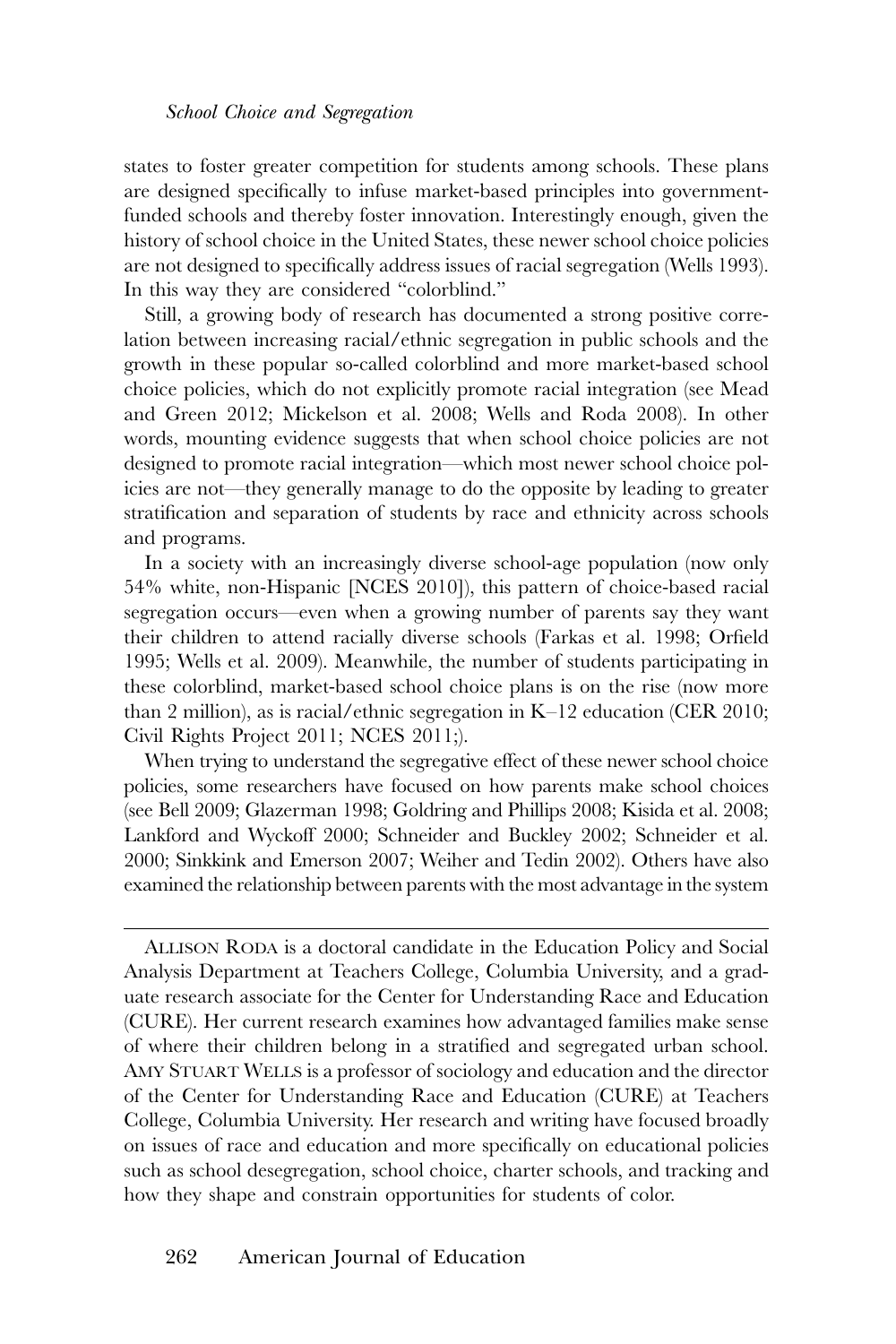in terms of race, social class, education, and social networks and student access to the most coveted schools within an educational market (Holme 2002; Johnson and Shapiro 2003). Still others have considered how the policies themselves constrain the choices parents make. For instance, some researchers have argued that because the newer choice plans lack diversity goals, racial quotas or guidelines, outreach to different communities, and free transportation to and from racially isolated neighborhoods, they severely limit parents' choices. Therefore, when parents are choosing schools under these newer, more market-based policies, it is difficult for them to enroll their children in schools far from home, across race and class boundaries that divide communities and social networks the way school desegregation programs did (see Ni and Donahue 2004; Wells and Holme 2008).

There is also some evidence that the process of sorting students through choice polices leads to self-fulfilling prophecies of "good" and "bad" schools, as those enrolling the most students from advantaged families are automatically seen as "better" (see Bifulco et al. 2009; Holme 2002; Wells et al. 2009). Once those labels are established, upper-middle-class and affluent white parents often have greater access to the most exclusive schools (see Holme 2002; Johnson and Shapiro 2003). In this way, the newer, post-desegregation, and thus "colorblind," school choice policies and processes often exacerbate stratification and segregation (Wells and Roda 2008).

The school choice policy we studied is not a voucher or charter program, but rather a public elementary school choice plan operating within one of the community school districts, which we call District Q, in the larger New York City public school system. While there are important differences between District Q's school choice plan and more market-based plans, like vouchers and charter schools, there are some similarities as well. The central goal of the District Q program is to maximize parental choice, primarily through a kindergarten lottery system that provides parents with the possibility of enrolling their children in schools and programs outside their attendance zones. The aim of this program has never been to racially or socioeconomically diversify District Q schools. In this way, the kindergarten school choice program is "colorblind," letting school diversity chips fall where they may. Studying the processes by which parents make choices in contexts such as this one, therefore, is extremely helpful in explaining the demographic outcomes of many new laissez-faire policies such as charter school and voucher programs. In fact, because District Q's overall student demographics combined are extremely racially and ethnically diverse, the relationship between colorblind school choice policies and racial segregation is even more pronounced here than in other contexts. Our study allowed us to examine that relationship by interviewing parents about how they made sense of their kindergarten choices amid these racial distinctions across schools and programs.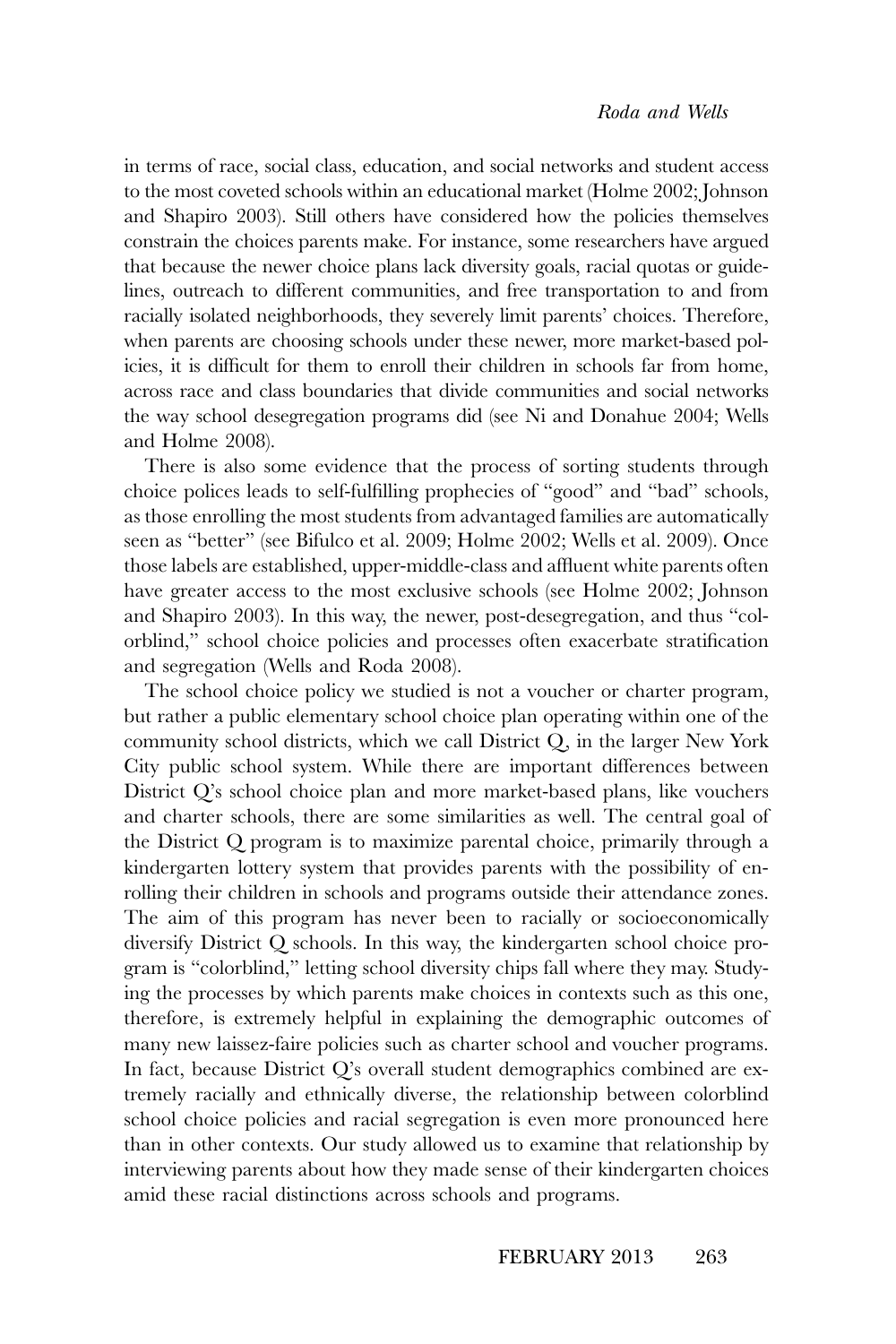Furthermore, although much of the recent school choice literature has focused on low-income communities and the impact of school choice policies, especially charter schools, on student outcomes, our focus instead is on the parents who have the most political power within the educational system and who often work within and around that system to make their school choices. Given that these more advantaged parents have the most knowledge and resources to navigate the school choice system (see Bifulco et al. 2009), they are more likely to get their children into the highest-status schools regardless of the specific school choice policies in place.

We believed, therefore, that more research was needed on these parents' interactions with the local school choice policies and how these parents make decisions about which schools are desirable within that policy context. While we knew that the choices of these parents often drive the school choice process by defining which schools are the "best," we knew little about how these parents make sense of the choice plans themselves and whether they would support any changes to those policies that would lead to less stratification and segregation across schools. We also knew that policy makers in large urban school districts have historically created "exclusive" and often racially isolated schools of choice, including those with programs for "gifted" students, in an effort to keep more white, advantaged parents in urban public schools (Borland 2009; Gootman 2009; Gootman and Gebeloff 2008; Sapon-Shevin 2003). The assumption behind such programs is that these parents both demand and require separate and unequal educational spaces for their children.

In fact, our interviews with white, mostly upper-middle-class parents suggest, somewhat contrary to these assumptions, that many of these parents are bothered by the racial and socioeconomic segregation within and among schools that results from these policies, but they are simultaneously anxious and concerned that their children win the "race to the top" of a highly competitive and stratified system. The contradictions between these two ways of looking at their local options are reconcilable, we argue, through alternative policies that local officials should consider.

Within the school choice literature, therefore, what has not been closely examined is how this cycle of social reproduction and resegregation occurs at the intersection of school choice policies and the process by which advantaged parents simultaneously weigh their choices, worry about their children's chances in a competitive and unequal educational system, and consider the benefits of racially diverse schools in preparing their children for a global society. We argue, based on our research, that many advantaged, mostly white parents contemplate all of these factors at once and struggle with the contradictions between their options, their anxieties, and their beliefs. Our goal, therefore, was to understand this tension within the individuals who, through their privilege, drive much of the stratification in the educational system and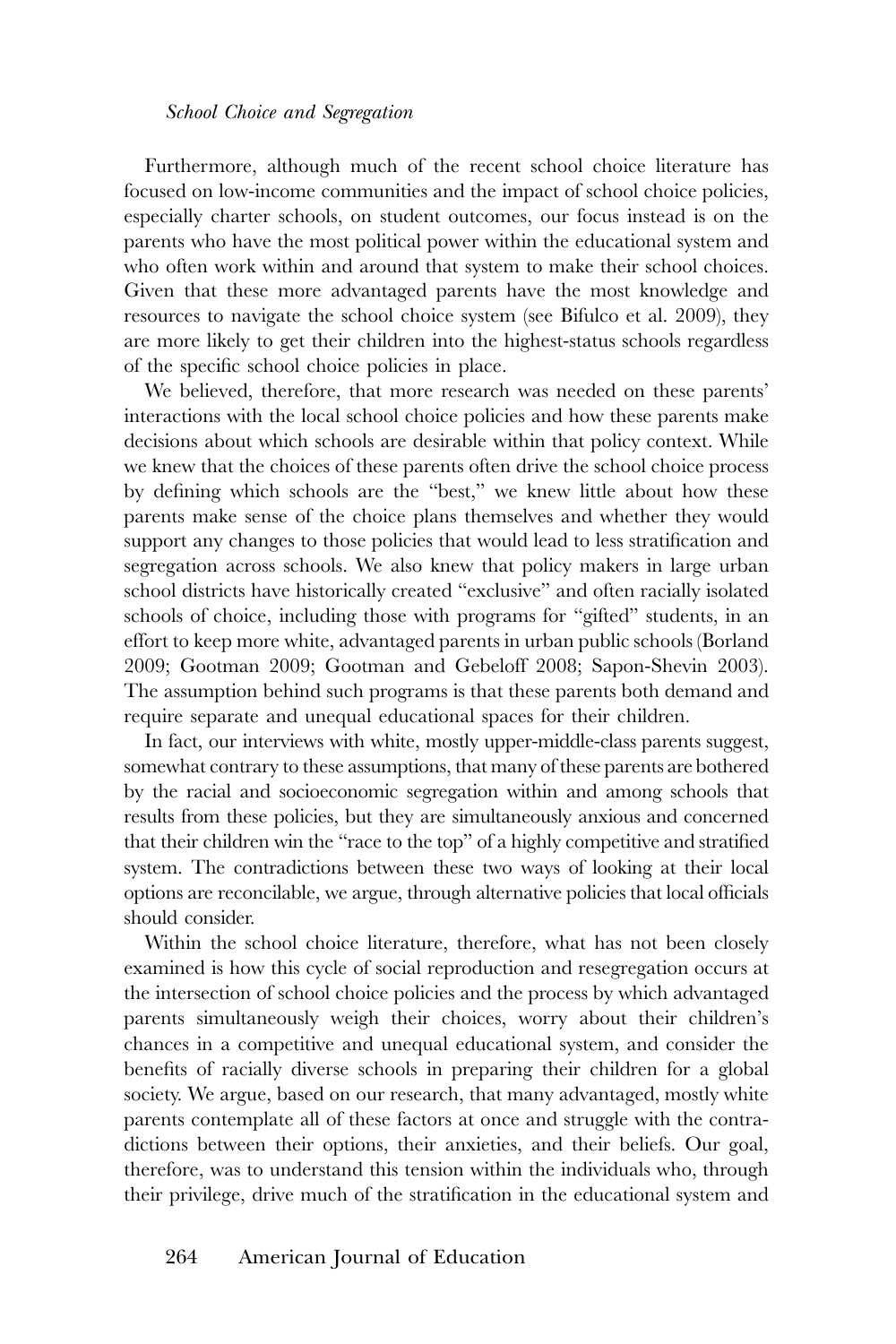thus to better understand this intersection of parents, possibilities, and anxieties. We conclude that there are several potential points of intervention in the school choice–school segregation cycle—if policy makers would only act on them.

As public school parents of older children in the New York City community school district we studied, our unique vantage point into this segregated system provided us with "insider knowledge" of the school choice options that the kindergarten parents in our sample were choosing among. Studying parental kindergarten school choice within this large "community" school district several years after our own children had graduated from kindergarten allowed us the unique vantage point of being unknown to our respondents and yet aware of their larger context.

Choosing Segregated Schools in New York City's District Q

To explore these issues, we interviewed 59 randomly sampled parents of different racial/ethnic backgrounds who participated in the 2006 kindergarten school choice process for both general education and gifted education within District Q. At the time of our study, District Q had implemented a new, centralized choice system with two options that parents could participate in if they were unhappy with their assigned zoned school: (1) a district-wide lottery system for general education programs (meaning those students not enrolled in the gifted and talented program) in which parents could rank up to six schools on the lottery application and then were randomly selected to attend one of the schools on their list and/or (2) a District Q gifted and talented (a.k.a. G&T) admissions process, involving a separate application decided by student's scores on the G&T test, preschool teacher recommendations, and space/capacity issues in each program. In fact, as we will show below, we found that many parents participated in both school choice options to increase their chances of getting their children into an "acceptable" general education or G&T program.

District Q officials asked us to conduct this research and thus provided us with the contact information of all parents who participated in the school choice lottery and/or G&T admissions program so that they could learn how satisfied parents were with the new centralized system. The aggregated student population of District Q's 18 elementary schools was, as we noted above, diverse: 38% African American, 35% Hispanic, 23% non-Hispanic whites, and 5% Asian (NYCDOE 2006). However, District Q's students are highly segregated by race and ethnicity across and within the school buildings, with white, non-Hispanic students consistently in the most coveted schools and G&T programs. Thus, even those schools that are diverse in terms of their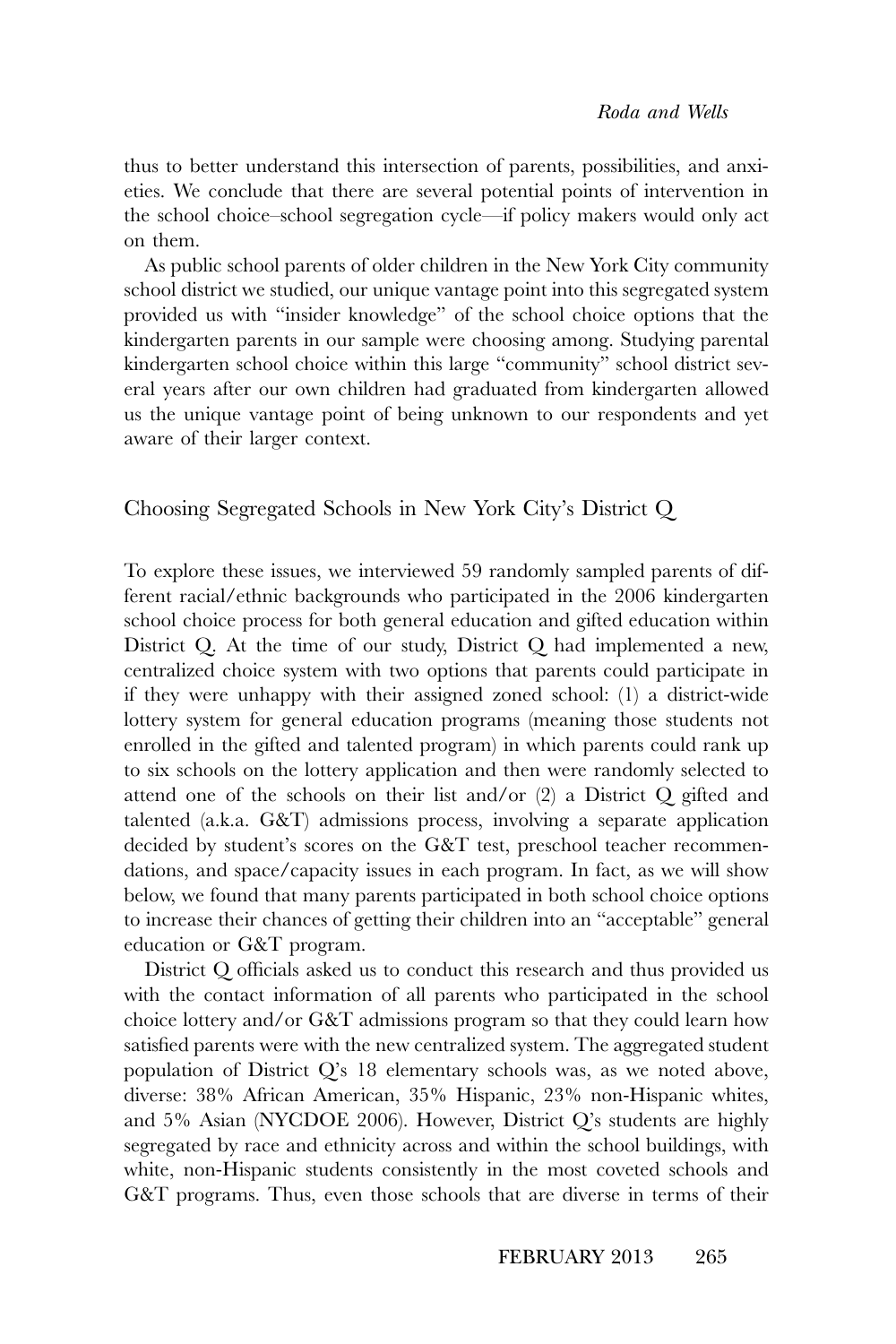school-level enrollment are, more often than not, highly segregated within or across classrooms designated as "gifted" or "general" education.

In this article, we examine the contradictions between what advantaged parents say and what they do when confronted with segregated schools and school programs. Thus, we focus here on interview data from the 39 white, more advantaged parents interviewed as part of the larger study. In these indepth interviews, we heard how advantaged parents made sense of their school choice options and how those options often clashed with their understanding of the type of education they wanted for their children. These parents said, as the vast majority of parents in national opinion polls do, that it is either "very" or "somewhat" important for their children to attend a racially/ethnically diverse school to prepare them for a global economy and society (Farkas et al. 1998). And yet, when it came time to choose schools for their children, white parents with economic means in District Q are drawn toward schools (and separate G&T programs within schools) that are predominantly white and thus far more racially homogeneous than the school district as a whole.

In order to introduce what we have learned from these interviews with white parents, we provide a conceptual framework of the school choice process within a racially segregated and increasingly unequal educational and social context (see Wells et al. 2009). As contradictory as these District Q parents' decisions may be, they are not surprising given the few "good" school choice options available and the parents' anxiety about helping their children "win" in the competitive scramble for the more prestigious educational credentials. Therefore, given the larger context of these parents' choices, this study provides a more nuanced understanding of how social reproduction is perpetuated through school choice policies and how policy makers could break that cycle.

# The Social Context of Advantaged Parents' Choices in Education: Why Today Is a Different Time

Over the past 30 years, social scientists have documented two contradictory trends related to white parents' relationships to racially diverse schools. First, public opinion polls show that a growing number of white, non-Hispanic Americans, including parents of school-age children, embrace the concept of racial diversity in public schools (see Orfield 1995). According to one national survey, a majority (66%) of white parents said that it is "very" or "somewhat" important for their children to attend a diverse school. Only 16% of white parents said that racial diversity was "not important at all" (Farkas et al. 1998). Similarly, in-depth interviews with nearly 250 graduates of racially diverse public schools reveal that virtually all the white graduates thought that diverse public schools could better prepare their children for the twenty-first century

## 266 American Journal of Education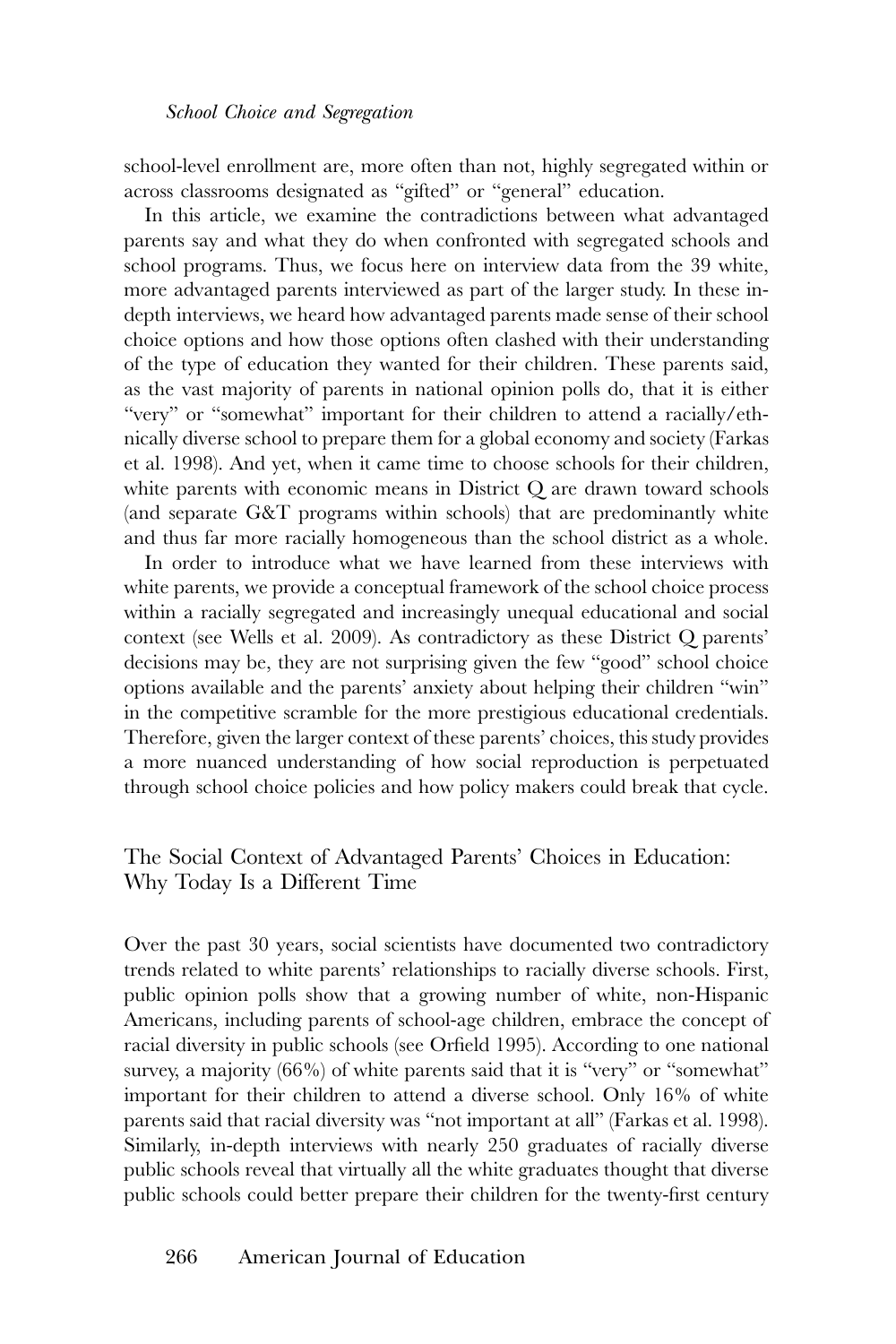(see Wells et al. 2009). Yet, at the same time that opinion polls have traced whites' growing acceptance of racial diversity in public schools over time, the nation's schools have become increasingly segregated (Orfield and Lee 2007). In fact, according to national statistics, about 40% of black and Latino students attend hyper-segregated schools where 90%–100% of students are children of color, while white students remain the most segregated from other racial groups (Civil Rights Project 2011; Clotfelter 2004; Gandara 2010).

These two contradictory but simultaneous trends suggest that whites are saying one thing about school diversity and doing another when it comes to actually choosing and enrolling their children in schools. In fact, there is a small but growing body of literature documenting these contradictions between what parents say and what they do in relation to school-level diversity (see Smrekar 2009; Wells et al. 2009). Understanding this apparent contradiction how white parents make sense of it and the policies that circumscribe it—is critical to exploring the limits and possibilities of future efforts to address educational inequality.

Social scientists have long grappled with how to make meaning of contradictions between what people say and what they do, and the tensions they embody as they make choices that are sometimes inconsistent with their beliefs or understandings of who they are or the kind of society they envision (Bonilla-Silva and Forman 2000; Lewis 2001). For instance, people are very dependent on fossil-fuel burning cars at the same time that they may strongly believe that alternative fuels would be better for the environment and the economy. While social science research often tries to ignore or control for these internal contradictions and tensions to reveal the "answer" and thus the "truth," some social theorists find studying the tensions helpful for understanding why social conditions change or not.

In considering the contradictions and tensions embodied within the New York City parents we interviewed, we found Bourdieu's concept of "fractured" or "cleft" habitus (Bourdieu 1997) most helpful because it demonstrates how social actors both embody and resist the social conditions in which they live their lives and educate their children. "Habitus" has been defined as the internalized embodiment of external social structures that shape a person's dispositions in relation to his or her own position, for example, social class, race/ethnicity, religion, educational background, geographic location (e.g., urban vs. suburban; East Coast vs. Midwest), and even generational identity. Habitus describes the ways we know who we are and "our place" within the larger social context; it also informs our political views and understandings. On a daily basis, however, we interact with social conditions that may challenge our habitus, which is not static, but constantly being molded and re-formed (Bourdieu 1984, 1986; Lareau 2003). Hence, concepts of "liberal" or "conservative," for instance, are challenged and rethought as our dispositions in-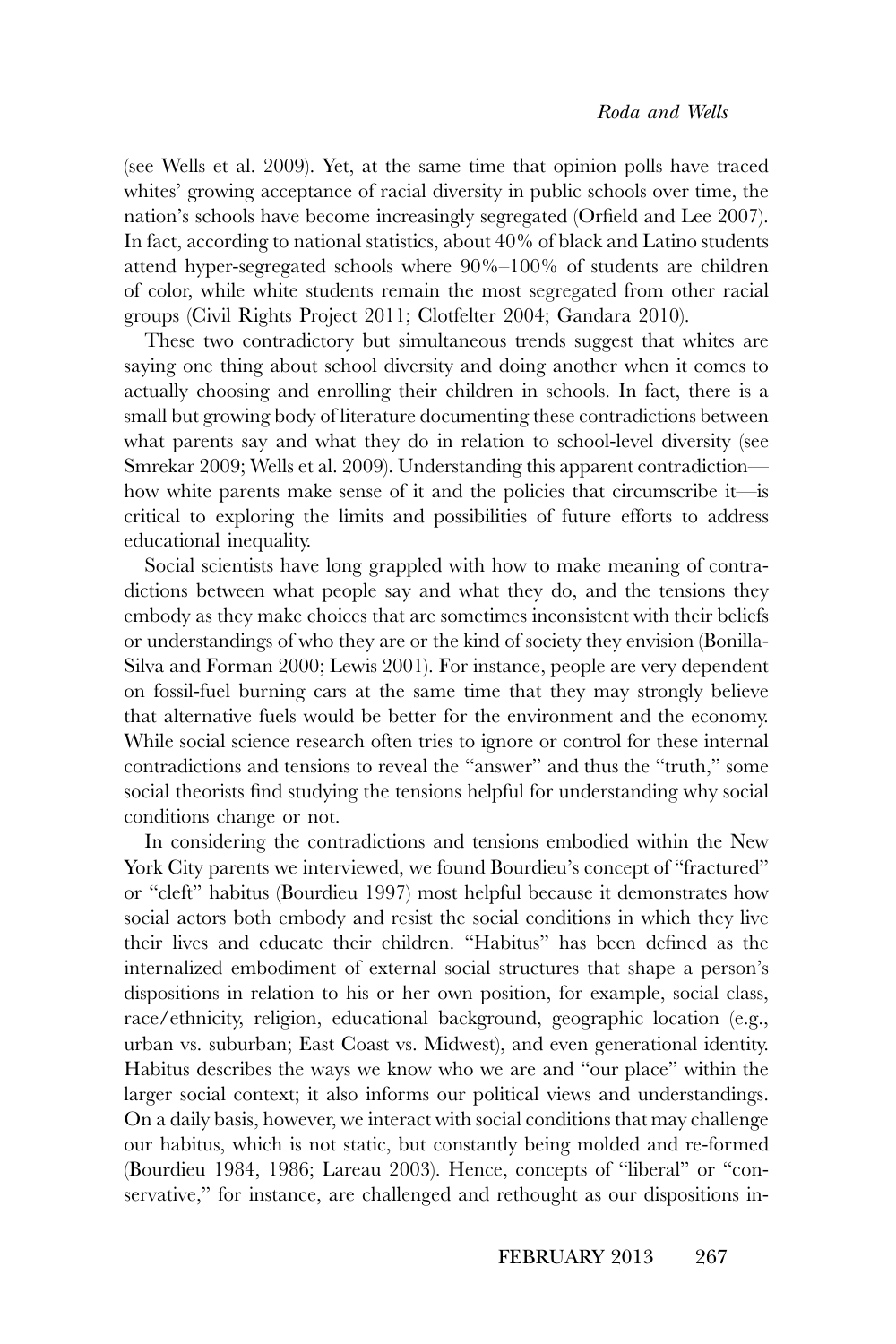teract with specific policies and structures that shape the distribution of opportunities in education and other spheres. It is not unusual for people to feel conflicted regarding their dispositions about who they are and what they want and their actions within the existing opportunities.

Thus, many of the upper-middle-class, well-educated white parents we interviewed about kindergarten choice in New York City understood their relative class, race, and educational background privilege within the context of an urban school system. They often saw themselves as more open to racial diversity than their suburban counterparts, so they felt conflicted about the separate and unequal school choices that were available. That they could see themselves one way and make educational choices for their children another way is not surprising within the social conditions that envelop them, namely, a society increasingly divided between rich and poor, a high-stakes educational system and economy, and a set of educational policies that give them the choice of separate and unequal classrooms.

Applied to the current US context, the notion of fractured or cleft habitus helps explain how whites can simultaneously espouse a belief in "colorblindness" while making choices that explicitly maintain their own privilege in a racially divided society, such as choosing all-white or predominantly white schools (see Wells et al. 2009). This contradiction between what parents say they want (i.e., diverse public schools) and what they actually choose, including elite programs within public schools and private schools, is prominent in research on white graduates of desegregated schools. The white graduates spoke simultaneously about their desire to enroll their children in racially diverse schools, but given the lack of such options, they chose elite, exclusive, and segregated programs instead (Wells et al. 2009). Similarly, Winant (1997, 2004), who has espoused a theory of "white racial dualism," writes that since the 1960s, "white identities have been displaced and refigured: They are *now contradictory, as well as confused and anxiety-ridden*, to an unprecedented extent"  $(3-4)$ .

One explanation for these contradictions is that people are context-dependent and their meanings of race are strongly influenced by living within structures of racial inequality, like housing segregation, and separate and unequal schools and classrooms (Powell 1997). Anderson (2003) writes that the social science literature on "whiteness" focuses almost exclusively on white identity and norms and not enough on these structural and institutional arrangements that allow racial inequality to continue. The central problem with this way of framing whiteness, according to Anderson (2003), is that it assumes that the problem of racism can be solved by white people changing their minds. While Anderson admits that confronting white racial prejudice is important, "unlearning racism" approaches alone will not dismantle the apparatus of racial power. School choice policies, grounded in somewhat faulty and overly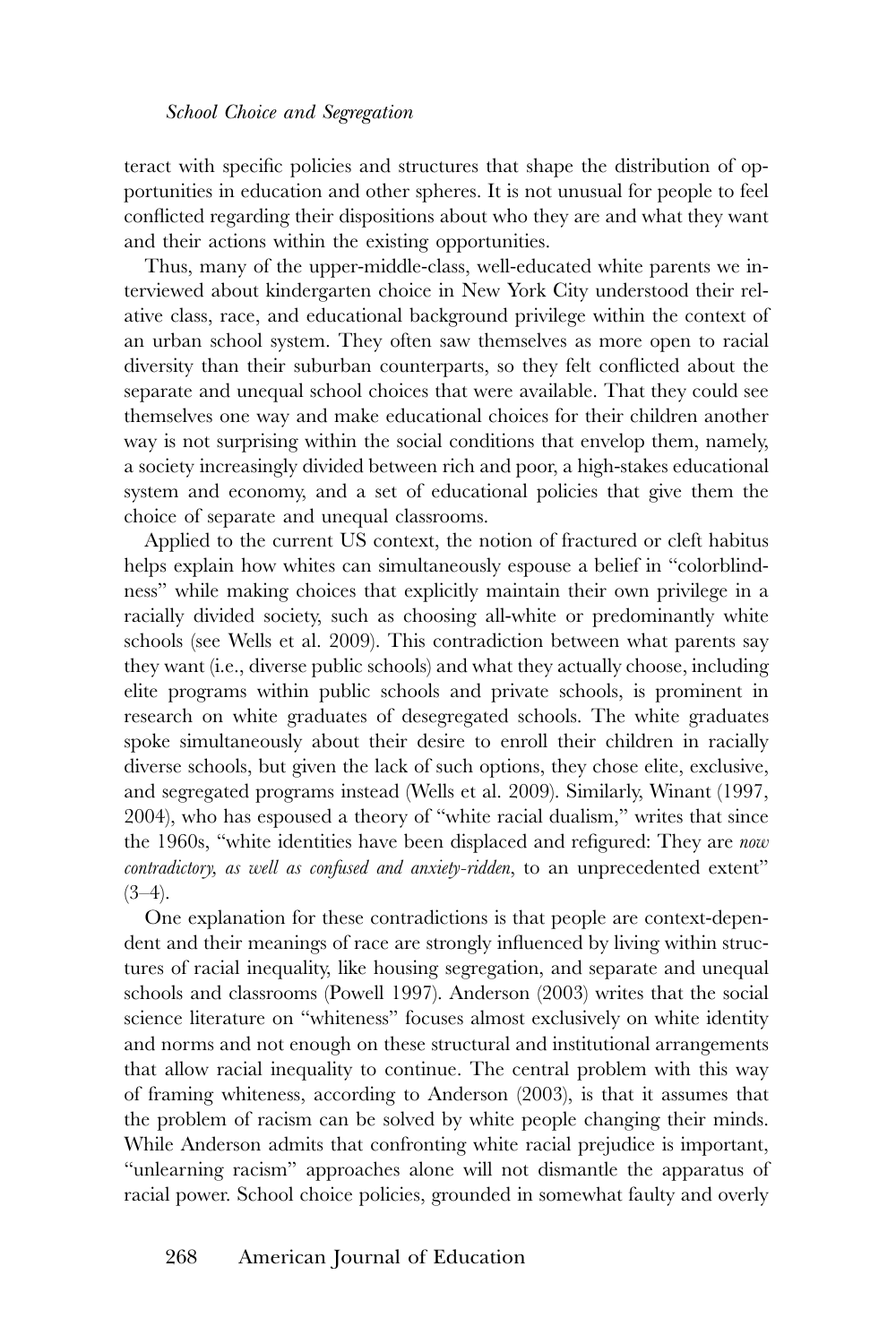simplistic assumptions about what advantaged white parents want for their children, is, we argue, part of this apparatus.

In the current, post–Civil Rights era, when parents' concern about their economic security and their children's future runs extremely high, we should not be surprised that white parents display a fractured or divided habitus about racial diversity and segregation when making school choices. Thus, when white, advantaged parents network and interact, they foster a collective understanding about which schools are appropriate for children "like theirs," characterizing their common position in the social hierarchy, even when such schools symbolize the racial segregation they say they oppose (Mannheim 1936). Thus, for early twenty-first-century white, upper-middle-class parents, "common position," race, class, and a "fear of falling" in an increasingly stratified society are critical factors (Roberts and Lang 1985; Schuman and Scott 1989).

In the case of today's parents of school-aged children, most were born in the sixties, seventies, or eighties. Their so-called generational consciousness developed during the Civil Rights and early post–Civil Rights era, when white racial attitudes seemingly improved. Yet, at the same time, they became adults in the midst of a much more politically conservative era, when the policy focus in education has been on easily measured outcomes and school choice policies framed in terms of a market-based competition for the most coveted seats in a stratified system, all amid a political backlash against policies designed to further racial integration and equality (see Edsall and Edsall 1992; Wells et al. 2009).

Coinciding with the more conservative era in which this cohort of parents came of age, bought houses, and had children is the rapid rise in income inequality in the United States, as those in the top 5% of the income distribution experienced dramatic salary gains and the number of workers barely getting by grew rapidly (see Kopczuk et al. 2007; Lemieux 2007). In fact, by the beginning of the twenty-first century, the United States held the distinction of having the greatest income disparities of any advanced industrial society (Dreier et al. 2004). This broader context of inequality has no doubt had an impact on those at the top of the increasingly skewed income distribution, making them more anxious about their potentially precarious economic position and concerned about how best to pass their relative advantage on to their children (Ehrenreich 1990; Levine 2006; Wells et al. 2009).

In thinking about today's upper-middle-class white parents in this more contextual way, it is important to remember that they do not approach the school choice process in a vacuum. In fact, as we describe below, our data from the District Q kindergarten lottery and G&T admissions process speak to these contextual and peer effects of parents. We also see how education officials respond to these parents' anxiety (or the perception of it) in a manner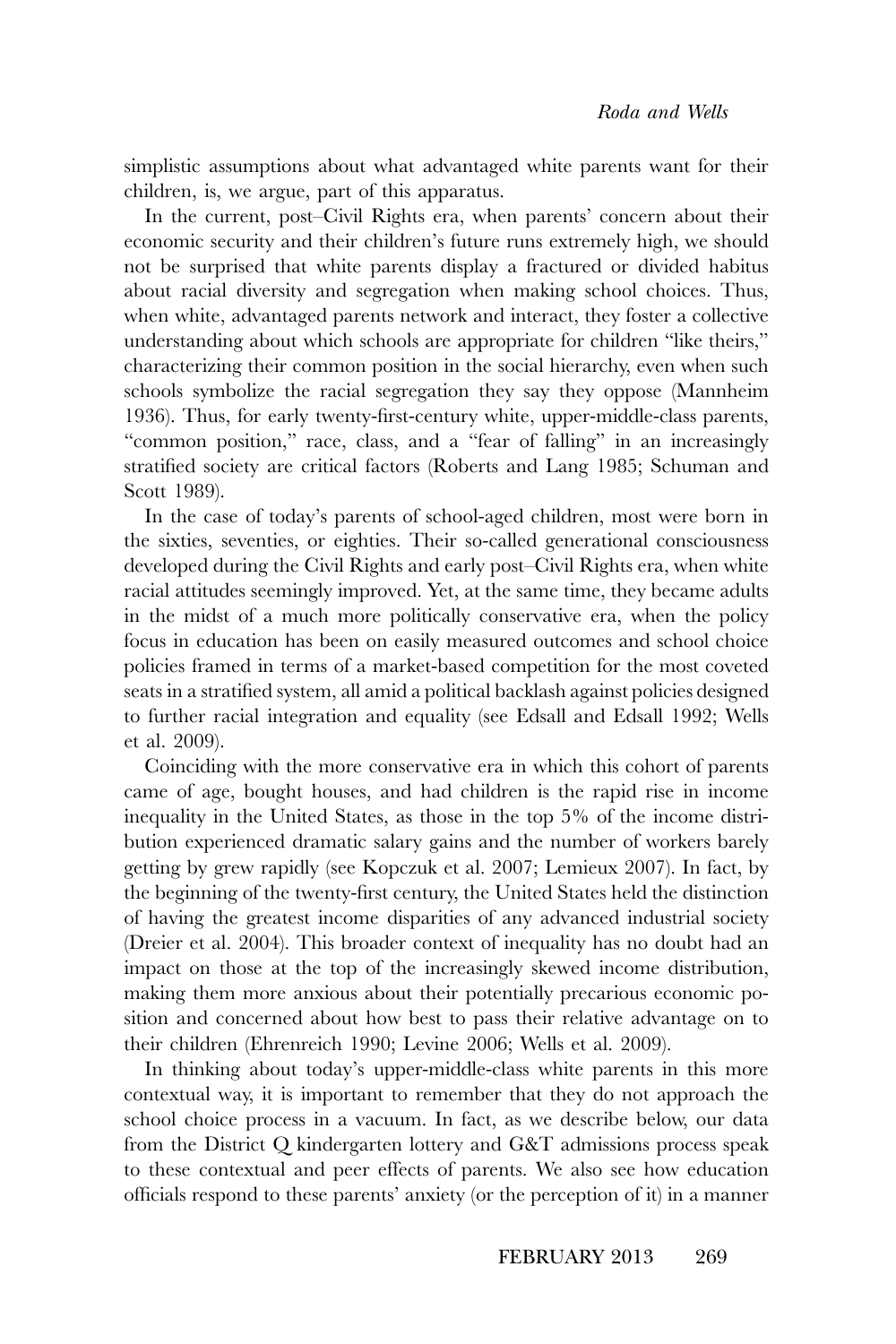that maintains and often exacerbates separate and unequal educational opportunities. In this next section, we present this broader policy context of the New York City parents we studied.

The Social Context of White Parents' Choices: The City, the System, and District Q

Looking at early twenty-first-century white and relatively affluent parents in the context of New York City makes this recent economic history all the more striking. Within so-called global cities such as New York, hourglass labor markets require both well-paid, highly educated, and mostly white professionals and poorly paid, poorly educated service workers, many of whom are black or Latino immigrants (see Portes and Rumbaut 2006; Sassen 2006).

To the extent that even a small percentage of these advantaged urban parents will choose public as opposed to private school for their children, gentrifying global cities such as New York are potential fertile ground for racially/ethnically and socioeconomically diverse public schools. Unfortunately, this vision of diverse, dynamic schools is not shared by New York City's school leadership.

#### *The New York City Public Schools and District Q*

At the time of our study, New York City's school chancellor, Joel Klein, took a colorblind stance when it came to student assignment policies, which means he did not promote policies that would purposefully create diverse schools. He did not, apparently, see racial diversity at the school or classroom level as a goal, a conviction he held even more strongly after the 2007 Supreme Court ruling in the Louisville and Seattle cases. In fact, Chancellor Klein once stated: "Almost three quarters of our students are African American and Latino. In an environment like that, a focus on racial balance seems to me to be not the way to solve the problem" (Goldstein 2007).

As of school year 2006–7, the New York City Public Schools' student population citywide was almost 40% Latino and 32% black. About 14% of the students were Asian, and the remaining 14% were white (NYCDOE 2006). While most of the 32 New York City community school districts have predominantly black and Latino student populations, the significance of studying community school District Q is due to the racially and socioeconomically diverse student body overall. In the context of one of the most racially and ethnically segregated public school systems in the country, for District Q, the student population stands out (see table 1), with more African American and

# 270 American Journal of Education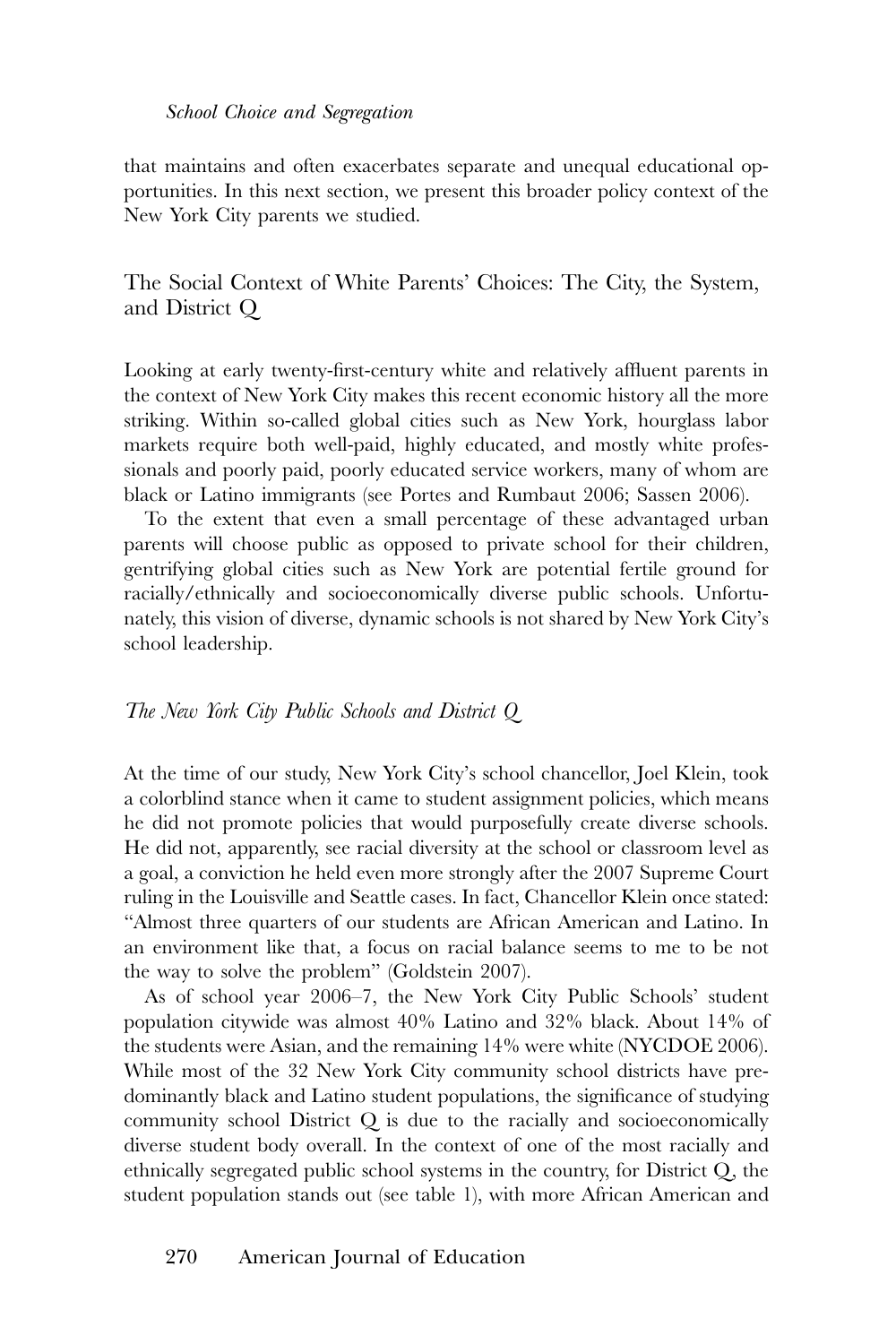#### TABLE 1

|                                            |                         | African                               | Free and<br>Reduced Price |     |              |
|--------------------------------------------|-------------------------|---------------------------------------|---------------------------|-----|--------------|
|                                            | Latino<br>$\frac{9}{0}$ | American White Asian<br>$\frac{9}{0}$ | $\frac{9}{0}$             | (9) | Lunch<br>(9) |
| New York City Public Schools<br>District Q | 39<br>35                | 32<br>38                              | 14<br>23                  | 14  | 54           |

*Racial/Ethnic Makeup of Percent of the New York City versus District Q Student Population by Race/Ethnicity, 2006–7*

white students and fewer Latino and Asian students than the citywide school system. Meanwhile, although citywide nearly 71% of students are eligible for free or reduced price lunch, in District Q, only 54% of students are (NYCDOE 2006).

These demographics reflect the fact that District Q encompasses a mix of affluent neighborhoods, several public housing buildings, an enclave of recent Latino immigrants, and several subsidized or rent-stabilized residential buildings.

The overall diversity of District Q's student population is not reflected at the school level, however. Because of the supposedly "colorblind" student assignment policy supported by the chancellor and the NYCDOE, the racial/ ethnic diversity within each of District Q's schools is far less than it could be (see table 2). For instance, almost all of the district's white elementary school students were enrolled in only six of the 18 schools. In fact, in a school district that is only 27% white, five of these six schools had, as of school year 2006– 7, student populations that ranged from 23% to 67% white. Meanwhile, the remaining 12 schools enroll a disproportionate number of black and Latino students, with school-level demographics that ranged from 80% to 100% black and/or Latino. In fact, six District Q schools had a 95% or more black/ Latino student enrollment (NYCDOE 2006).

In table 2, we break the racial/ethnic makeup of each District Q school enrolling elementary students down into three types: (1) neighborhood schools with G&T and general education programs, (2) neighborhood schools with no G&T program, and (3) district-wide choice or magnet schools with no attendance zone. Rows A, B, C, G, H, and R are schools with a disproportionate representation of white students, and the remaining rows are schools comprised disproportionately of students of color compared to the District Q overall enrollment. In addition, as is the general pattern in the United States, those District Q schools with the highest percentages of students of color also have the highest rates of poor students (NYCDOE 2006). Conversely, in the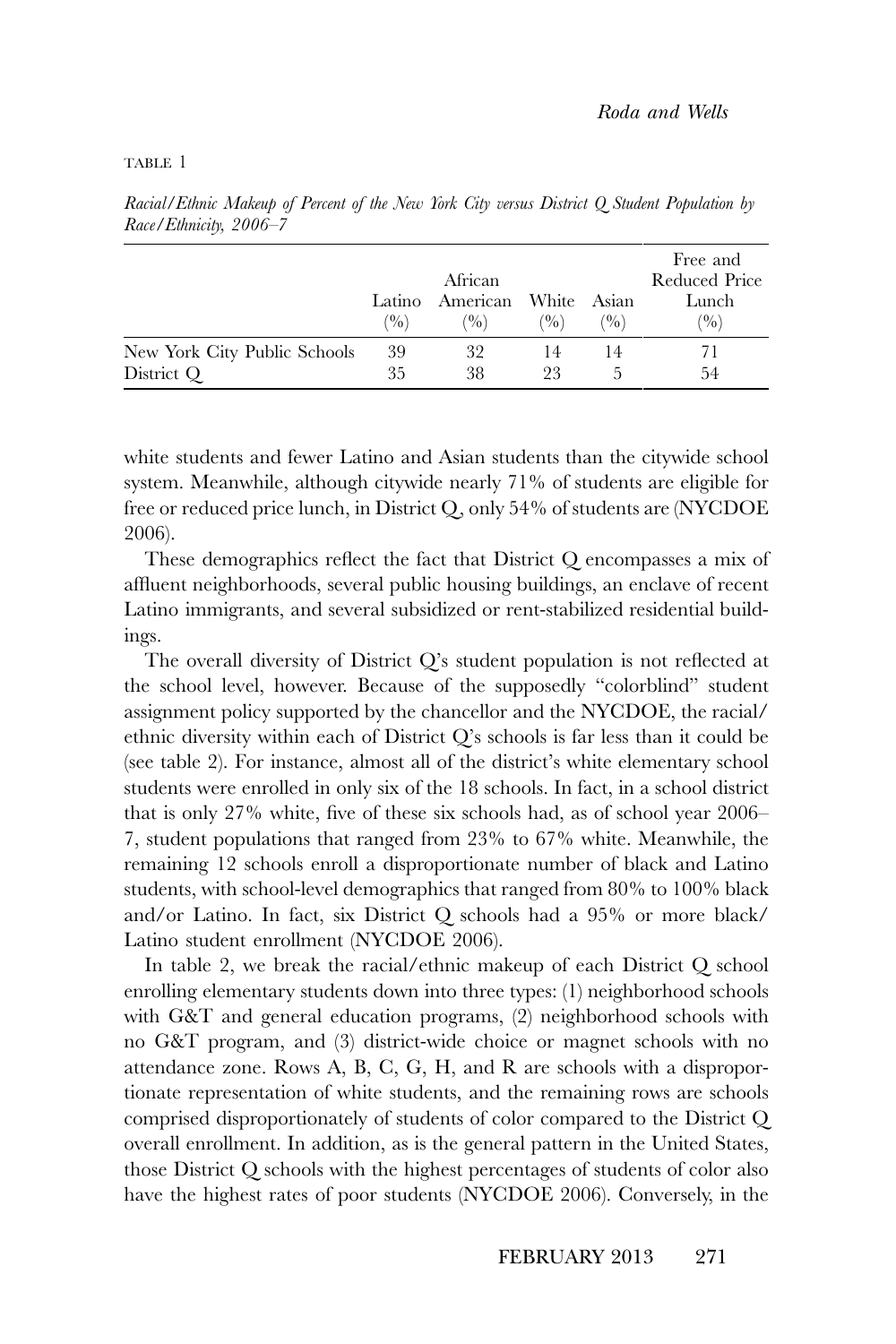#### TABLE 2

|                                         | Total    | $\frac{0}{0}$ | $\frac{0}{0}$ | $\frac{0}{0}$  | $\frac{0}{0}$  | $\frac{0}{0}$ |
|-----------------------------------------|----------|---------------|---------------|----------------|----------------|---------------|
| Public School Types                     | Students | Black         | Hispanic      | White          | Asian          | <b>FRPL</b>   |
| Type 1. Neighborhood                    |          |               |               |                |                |               |
| schools with G&T                        |          |               |               |                |                |               |
| and general educa-                      |          |               |               |                |                |               |
| tion programs:                          |          |               |               |                |                |               |
| А                                       | 524      | 13            | 31            | 48             | 7              | 30            |
| B                                       | 632      | 27            | 47            | 23             | 3              | 50            |
| $\mathbf C$                             | 615      | 20            | 27            | 48             | 6              | 29            |
| D                                       | 656      | 16            | 73            | 6              | $\overline{4}$ | 75            |
| $E^*$                                   | 264      | 69            | 27            | $\overline{2}$ | $\mathbf{1}$   | 72            |
| F                                       | 290      | 44            | 44            | 8              | $\overline{4}$ | 64            |
| Type 2: Neighborhood                    |          |               |               |                |                |               |
| schools with gen-                       |          |               |               |                |                |               |
| eral education                          |          |               |               |                |                |               |
| only:                                   |          |               |               |                |                |               |
| G                                       | 932      | 19            | 23            | 49             | 8              | 16            |
| H                                       | 663      | 7             | 12            | 67             | 13             | 10            |
| $\textbf{I}^\dagger$                    | 484      | 32            | 61            | $\overline{4}$ | $\overline{2}$ | 94            |
| $J^{\ddagger}$                          | 201      | 67            | 32            | $\overline{0}$ | $\overline{0}$ | 90            |
| ${\bf K}$                               | 762      | 31            | 48            | 14             | 6              | 56            |
| $\Gamma_{\delta}$                       | 358      | 76            | 20            | $\overline{2}$ | $\overline{2}$ | 82            |
| M                                       | 458      | 34            | 61            | $\overline{4}$ | $\mathbf{1}$   | 71            |
| $N^{\S}$                                | 419      | 78            | 21            | $\overline{0}$ | $\mathbf{1}$   | 76            |
| $O^{\S}$                                | 601      | 75            | 23            | 1              | $\overline{0}$ | 74            |
| $\mathbf{P}^\S$                         | 301      | 79            | 15            | $\overline{2}$ | 1              | 71            |
| Q                                       | 244      | 90            | 8             | $\mathbf{1}$   | $\overline{0}$ | 83            |
| Type 3: Kindergarten to                 |          |               |               |                |                |               |
| grade 8 school with<br>selective admis- |          |               |               |                |                |               |
| sions:                                  |          |               |               |                |                |               |
| R                                       | 712      | 23            | 23            | 45             | 8              | 17            |
| Total (or average)                      | 9,116    | 38            | 35            | 23             | 5              | 54            |

*Students' Race/Ethnicity and Eligibility for Free and Reduced Price Lunch for Each "District Q" School by School Type*

SOURCE.—All 2006–7 statistics are taken from the New York City Department of Education website, [http://schools.nyc.gov.](http://schools.nyc.gov)

NOTE.—All schools were renamed using alphabetical order to protect confidentiality and are kindergarten to grade 5 schools unless otherwise noted. G&T = gifted and talented program;  $FRPL \equiv$  free or reduced price lunch.

\* Kindergarten to grade 2 school.

† Recently started a G&T program.

 $\pm$  Grades 3–5 school that recently started a G&T program in conjunction with its sister school, E.

<sup>§</sup> Kindergarten to grade 8 school.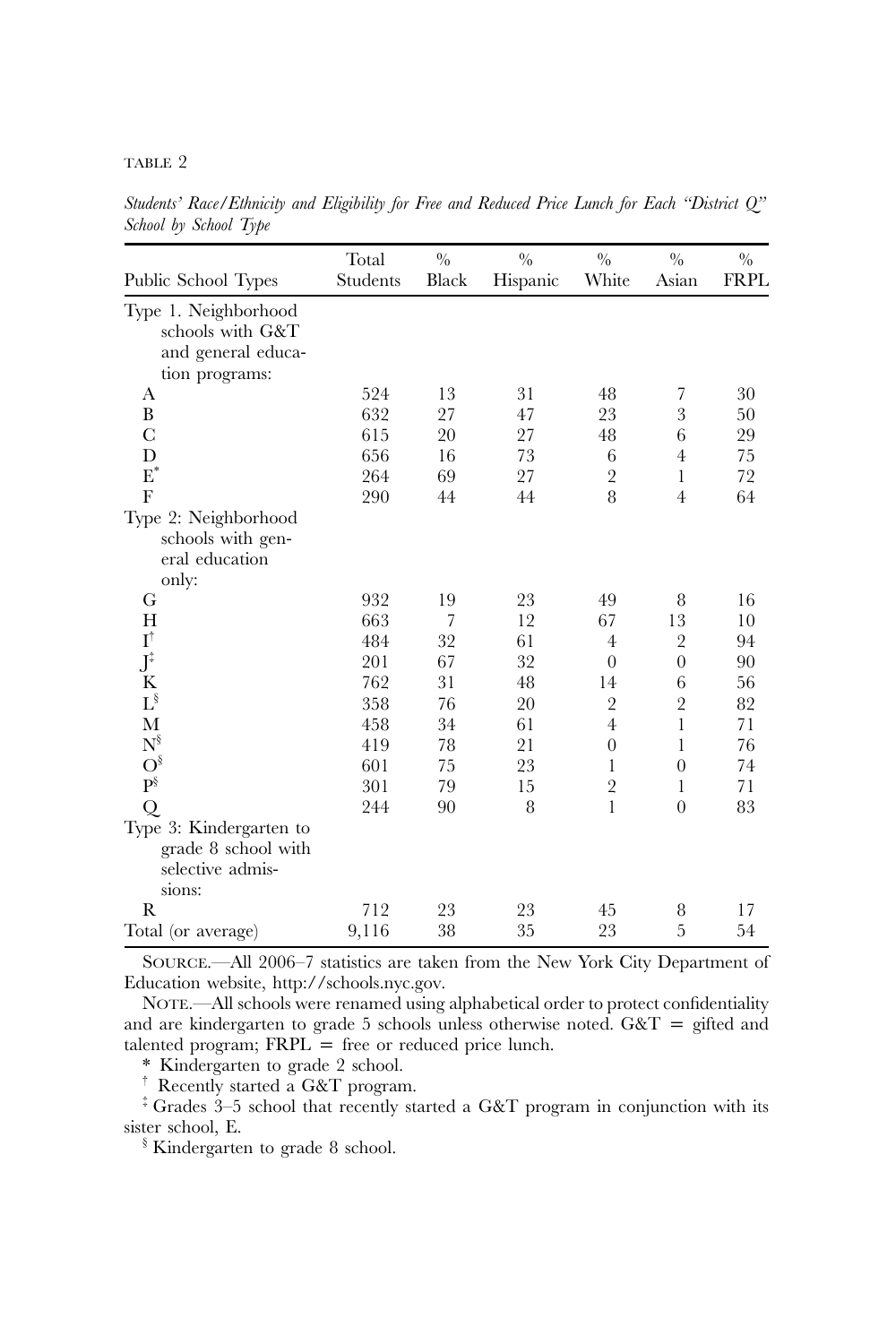schools with a disproportionate number of white students, between 10% and 50% of the students are poor (NYCDOE 2006).

These school-level segregation figures mask yet another layer of racial separation and inequality at the classroom level. Of the six District Q elementary schools with student bodies that are 22% or more white, three house G&T programs that separate "gifted" from "regular" (meaning nongifted) education students by classrooms. Thus, while these three schools may look somewhat racially balanced overall, their G&T programs maintain pervasive withinschool segregation.

#### *G&T Programs in New York City and District Q*

Self-contained G&T programs within schools in New York City start as early as kindergarten and disproportionately enroll white, more advantaged students based on the result of a single standardized test that children take at age 4. Policy makers in New York and other cities have admitted that these G&T programs were created primarily as mechanisms to keep white, more advantaged families in the public schools by providing alternatives to neighborhood schools enrolling large numbers of low-income black and/or Latino students (see Borland 2003, 2009; Sapon-Shevin 1994, 2003). It is well known in New York that G&T programs were established in schools that were not attracting "neighborhood," especially white, more affluent families (Gootman 2009; Gootman and Gebeloff 2008).

These G&T programs operate in a parallel but separate universe from the "general education" classrooms within the same schools. At the time of our study in 2006–7, most students were accepted into the G&T programs based on scores on privately administered G&T standardized tests, costing more than \$100, and preschool teacher recommendations (for those who went to preschool).

Given the relationship between race/ethnicity and income in the United States as well as the stubborn correlation between race/ethnicity and standardized test scores, the lopsided racial G&T enrollment data presented in table 3 is not surprising. While we do not have this racial/ethnic breakdown for G&T programs versus general education for District Q exclusively, we do know from site visits to many of these schools, as well as newspaper and advocacy reports and interview data, that G&T programs in District Q schools are almost entirely white, while the "general education" classes in the same schools are almost entirely students of color. A walk down the corridors of the three District Q schools with both separate G&T programs and more than a negligible white student population provides a jarring visual of the kind of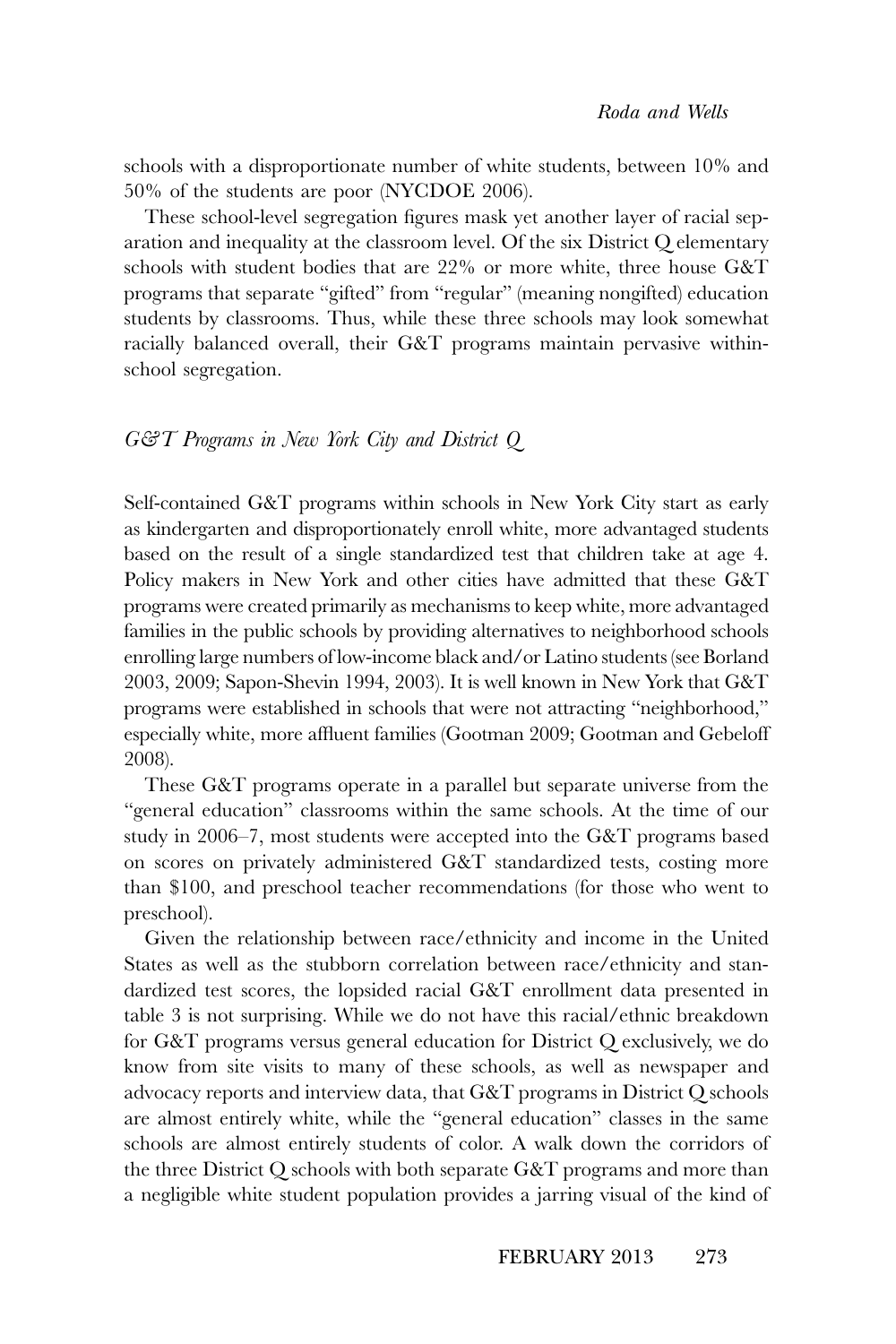TABLE 3

| grams $\sigma$ ( $\sigma$ ) by Katel Emmany, 2007–0 |                        |                        |                         |  |  |  |  |  |
|-----------------------------------------------------|------------------------|------------------------|-------------------------|--|--|--|--|--|
| White<br>(9)                                        | Black<br>$\frac{9}{0}$ | Asian<br>$\frac{9}{0}$ | Latino<br>$\frac{9}{0}$ |  |  |  |  |  |
|                                                     |                        |                        |                         |  |  |  |  |  |
|                                                     | 25                     | 16                     | 41                      |  |  |  |  |  |
| 52                                                  | 16                     | 20                     | Q                       |  |  |  |  |  |
|                                                     |                        |                        |                         |  |  |  |  |  |

*New York City Public School Kindergarten and First-Grade Students in Gifted and Talented Programs* (*G&T*) *by Race/Ethnicity, 2007–8*

SOURCE.—Kolodner (2008).

between-classroom racial segregation few would believe possible in "liberal" New York City in the twenty-first century.

In 2007, the New York City chancellor amended the G&T policy in an effort to expand low-income students' access to these coveted programs. While this new policy did not directly affect the parents we interviewed, the conditions spurring the change existed when these parents applied. Furthermore, as we note below in our recommendations section, the new policy actually exacerbated the inequality and racial segregation instead of alleviating it, because the criteria for admissions did not change, nor did of many of the other issues we raise below.

Our Study and the Choices of Parents in District Q

In 2005, we were asked by the administration of District Q to evaluate a new kindergarten choice lottery that had been created to help low-income parents of color gain more access to the most desirable schools. While every family that resides in District Q has a "zoned" or neighborhood school, the district also had a school choice policy allowing children to choose and attend schools outside their zone provided that seats are available. The 2005 version of this choice process was a centralized, district-wide lottery system. Meanwhile, gaining access to the coveted District Q G&T programs was a separate process, decided by the G&T test scores, preschool teacher recommendations, and space/capacity issues in each program. As we noted above, however, the overlap between the "general" education kindergarten choice lottery applicant pool and the G&T applicant pool is large, especially among the more advantaged white residents of the district.

As a result of all these layers of school choice and segregation and of the district's efforts to democratize the school choice process, the new school choice policy was implemented into a highly segregated and stratified system that was dictated mostly by the G&T admissions process. In other words, the lottery

# 274 American Journal of Education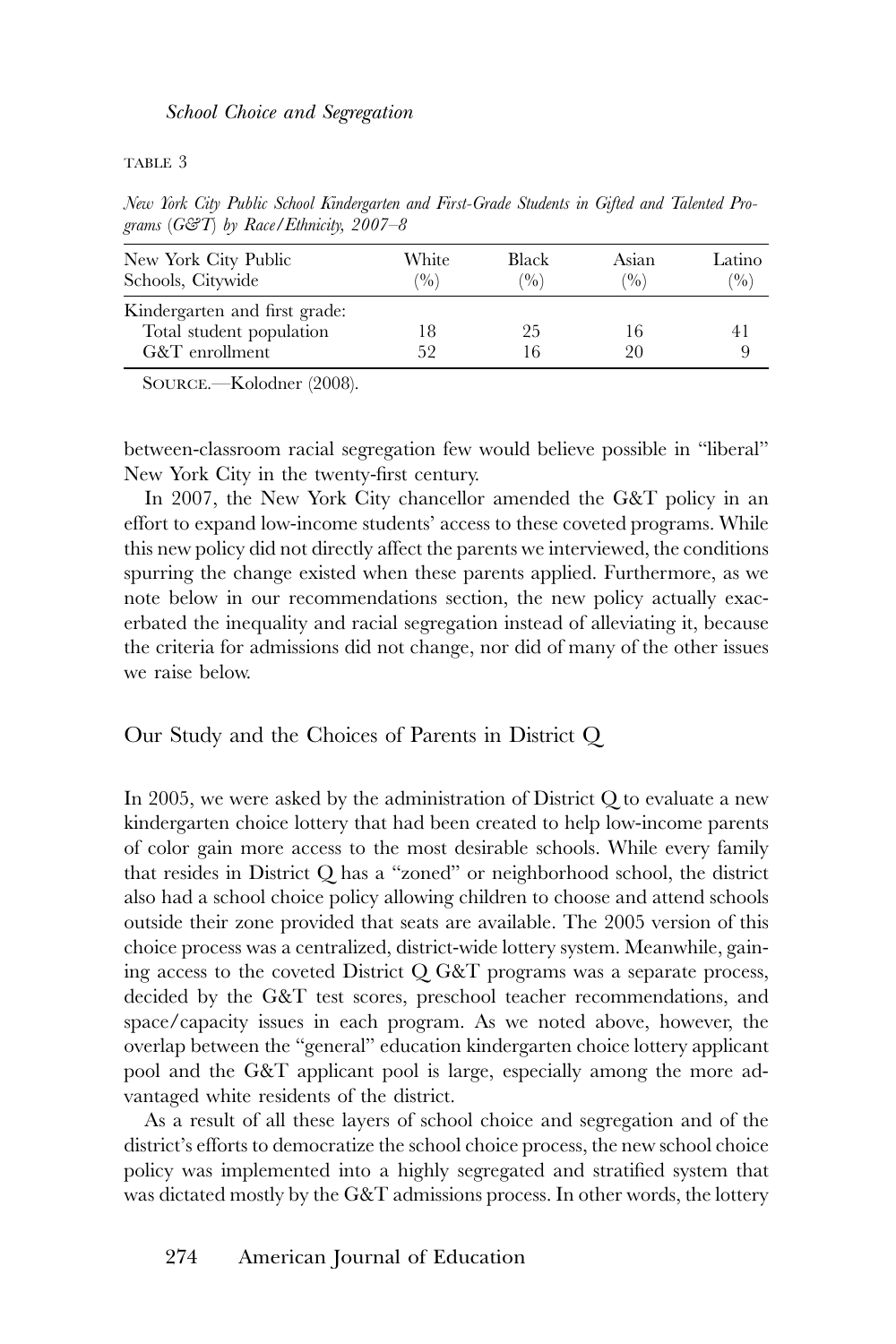changes did not change the kinds of racialized choices parents are faced with in District Q, choices defined by five racially and socioeconomically distinct types of schools:

- 1. Predominantly black, Latino, and low-income neighborhood or zoned schools, with or without G&T programs (Schools D, E, F, I, J, K, L, M, N, O, P, and Q in table 2).
- 2. Predominantly black, Latino, and low-income "general education" programs within schools that have predominantly white G&T programs (Schools A, B, and C in table 2).
- 3. Predominantly white G&T programs within these same schools (Schools A, B, and C in table 2).
- 4. Neighborhood, zoned schools that are predominantly white—or nearly so—because of demographics of their catchment areas (Schools G and H in table 2).
- 5. A racially diverse, thematic magnet "school of choice" with no zone or neighborhood catchment and no G&T program (School R in table 2).

# *Research Design*

Our study included 59 parents randomly selected from a list of kindergarten lottery participants provided by the District Q administration. Normally, when doing this type of in-depth qualitative work, we would employ purposive sampling to assure diversity across interviewees in terms of key factors, such as parents' race, ethnicity, income, education levels, and so forth. Because we lacked such sampling information, we randomly sampled the participants within zip codes to assure we had a geographic mix of people across many distinct neighborhoods.<sup>1</sup> The larger percentage of white parents  $(n = 39)$  in our random sample is understandable because they disproportionately participate in the District Q kindergarten choice process, even though many of them end up enrolling their children in private schools. Since the district does not ask families their race and socioeconomic status on the choice application, we asked the parents for this information, as well as their immigrant status and languages spoken at home, in order to discern if families from diverse backgrounds experience the school choice process in different ways.

The 59 parents we interviewed were from different neighborhoods, cultures, and socioeconomic backgrounds, though the majority (83%) were mothers and 88% lived in District Q. Roughly two-thirds of the parents interviewed, or 39 out of 59, were white, one-third were black and Asian, and the rest were composed primarily of Hispanic, biracial, and multiracial families. The range of annual family income was quite wide across the interviewees, with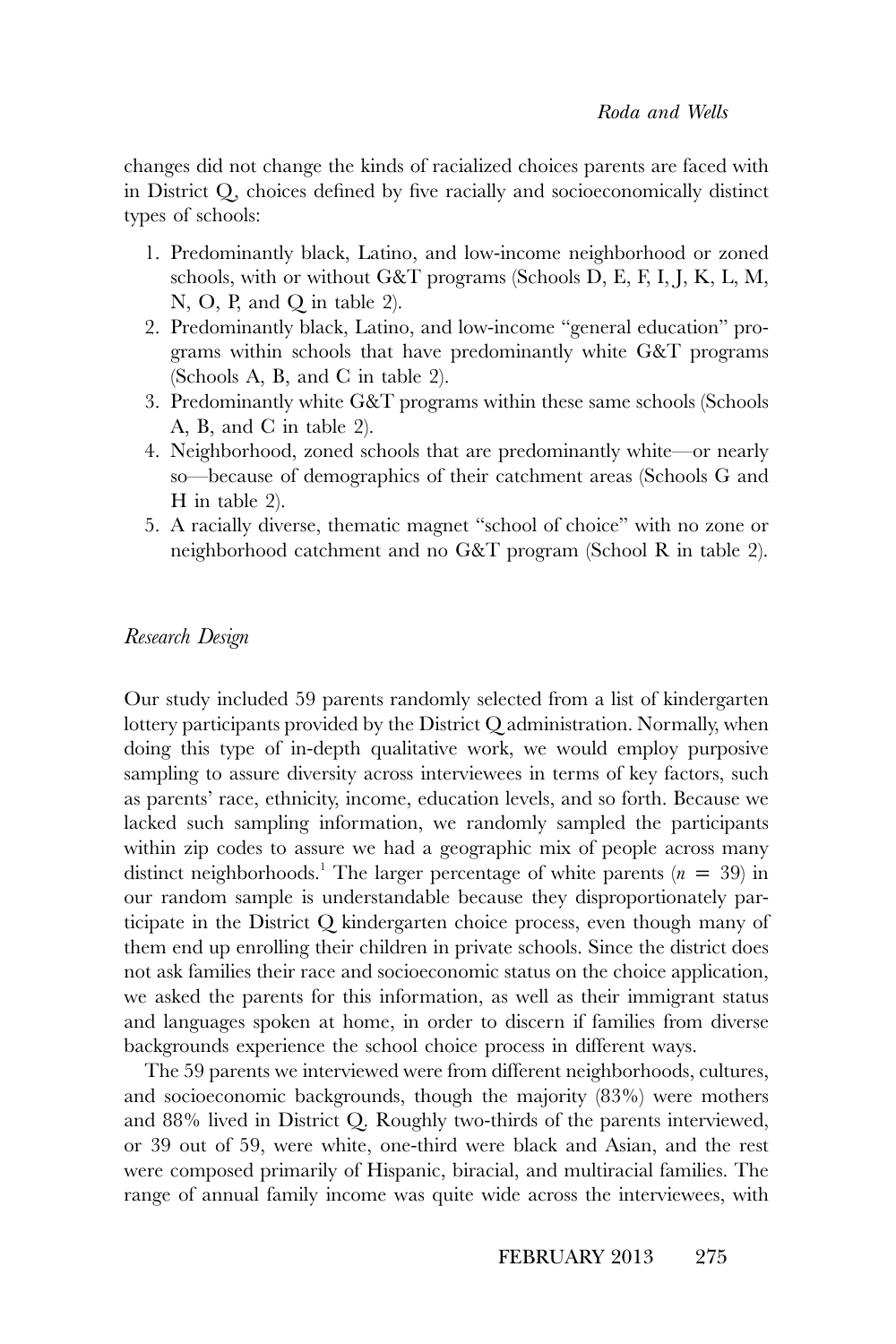roughly 30% representing families making more than \$150,000 per year (and many of these families making more than \$200,000 per year); about half the parents said their annual family income was between \$50,000 and \$150,000, and one-fourth reported an annual family income of less than \$50,000 per year. We also found the common correlation between class and race, with virtually all of the high-income families being white and all of the lowestincome families being black or Latino. In fact, only one white parent reported a family income of less than \$50,000, while 21 of the 39 white respondents reported an annual family income of more than \$150,000; for 16 of these families, the annual income was greater than \$200,000 per year.

During the interviews, we asked parents open-ended questions about their assigned, zoned school and the reasons for participating in the lottery/G&T program, how they got information about the schools and the lottery process, on what criteria they based their final decisions, whether they were satisfied with their final school choice, and what they would change about the process. After the interviews were transcribed verbatim, we met to discuss how to code for themes and findings that were emerging based on the theoretical framework of our study (Merriam 2009).

The methodological steps for qualitative studies like ours can be thought of as inductive, emerging, and shaped by the researcher's positionality in collecting and analyzing data. At the time of our study, we both had children in the third grade in one of the general education programs in District Q. We decided not to disclose this information to the parents we interviewed so that it would not influence their responses. In fact, even though our perspective was probably biased toward our own positionality as parents within the system, we felt that the advantages of our "insider" status outweighed the negatives, since it provided us with knowledge of the school choice process and the segregated and unequal schools and school programs that parents had to choose from. Furthermore, it did not affect which parents were chosen or how parents responded to the questions since we randomly sampled parents, and we did not tell parents our status as fellow parents. Furthermore, because District Q is an urban school district in a densely populated city, we did not know any of our randomly selected respondents personally.

In this way, the kind of knowledge that was obtained from the interview data with the 39 white, relatively advantaged parents focused on how they made meaning (e.g., constructivism) of the social realities concerning their choice of school/program for their children's education in a constrained and segregated context. These parents are at the focus of our analysis here because, as we noted above, we were interested in how white, advantaged parents "display contradictory dimensions of their choice making" (Ball and Bowe 1996, 98), especially since they often exert more agency, power, and control in the school choice process.

# 276 American Journal of Education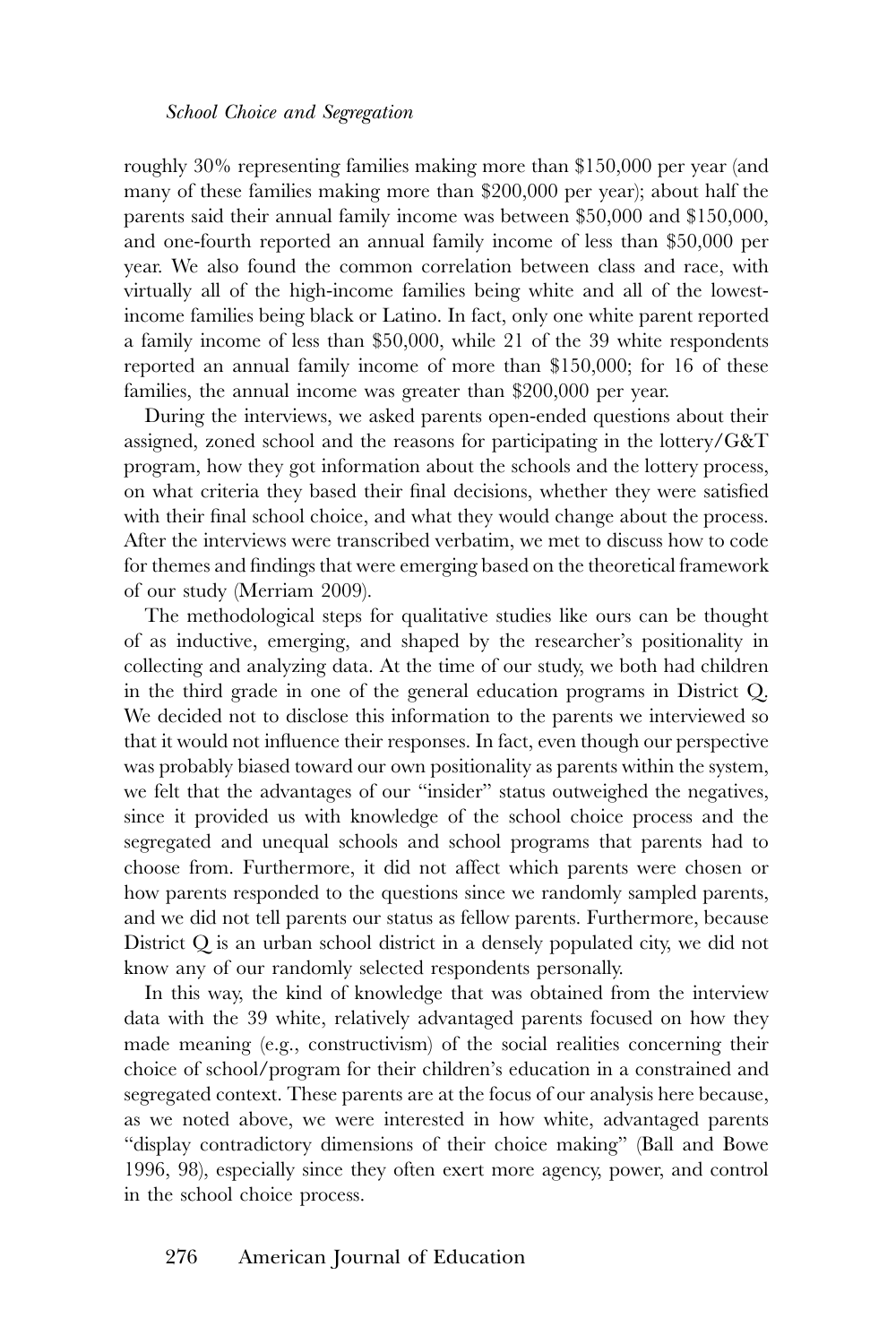White New York City Parents Choosing Elementary Schools: Where Diversity, Anxiety, Policy, and Possibilities Collide

The interviews with the white, advantaged parents yielded much evidence that school choice policies allowing for the creation of more diverse public schools would be welcome by many of the parents who tend to have the most choice in the educational system. Lacking such options, and faced with the choice between classrooms filled with mostly white and relatively affluent students versus those enrolling mostly black and Latino lower-income students, the parents we interviewed opted for the former, all the while lamenting the distinctions between the choices. Indeed, all but a handful of parents we interviewed articulated how and why they value more racially and ethnically diverse classrooms, with many citing the fact they were rearing children in New York City and not a lily-white suburb as evidence of their openness to living and educating their children in more diverse contexts, even as they were enrolling their children in racially/ethnically segregated schools.

After aggregating and analyzing how advantaged parents make meaning of their available choices in District Q, looking specifically at the contradictions in their choices, the following three themes emerged from the data: (1) Valuing Diversity but Facing Few Choices of Racially Diverse Schools, (2) Anxiety and Advantage: Getting White Kids into the "Best" Schools, and (3) Making Privileged, If Imperfect, Choices: The Social Construction of "Good" and "Bad" Schools. We describe each of these three themes and their overlaps and interconnections below.

# *Valuing Diversity but Facing Few Choices of Racially Diverse Schools*

Echoing the national opinion poll data cited above and prior research (see Crozier et al. 2008; CURE 2009; Posey 2012; Wells et al. 2009), the majority of the white parents we interviewed in District Q talked about the value of diversity in public schools. In fact, a full 72% of the 39 white parents we interviewed said race was an important factor when choosing schools. When asked more specifically if they wanted their children to attend a diverse school, a full 80% of the white parents interviewed said yes. Only eight (20%) of the white parents said that they had not really thought about it before, but everyone said that "diversity" per se—at least in the abstract—was important at some level.

What is more, nearly all the white parents we interviewed said they were frustrated by how racially and socioeconomically separate and unequal the schools and classrooms in District Q are. According to one white mother, "One of the reasons that we live in New York City is so we can raise kids in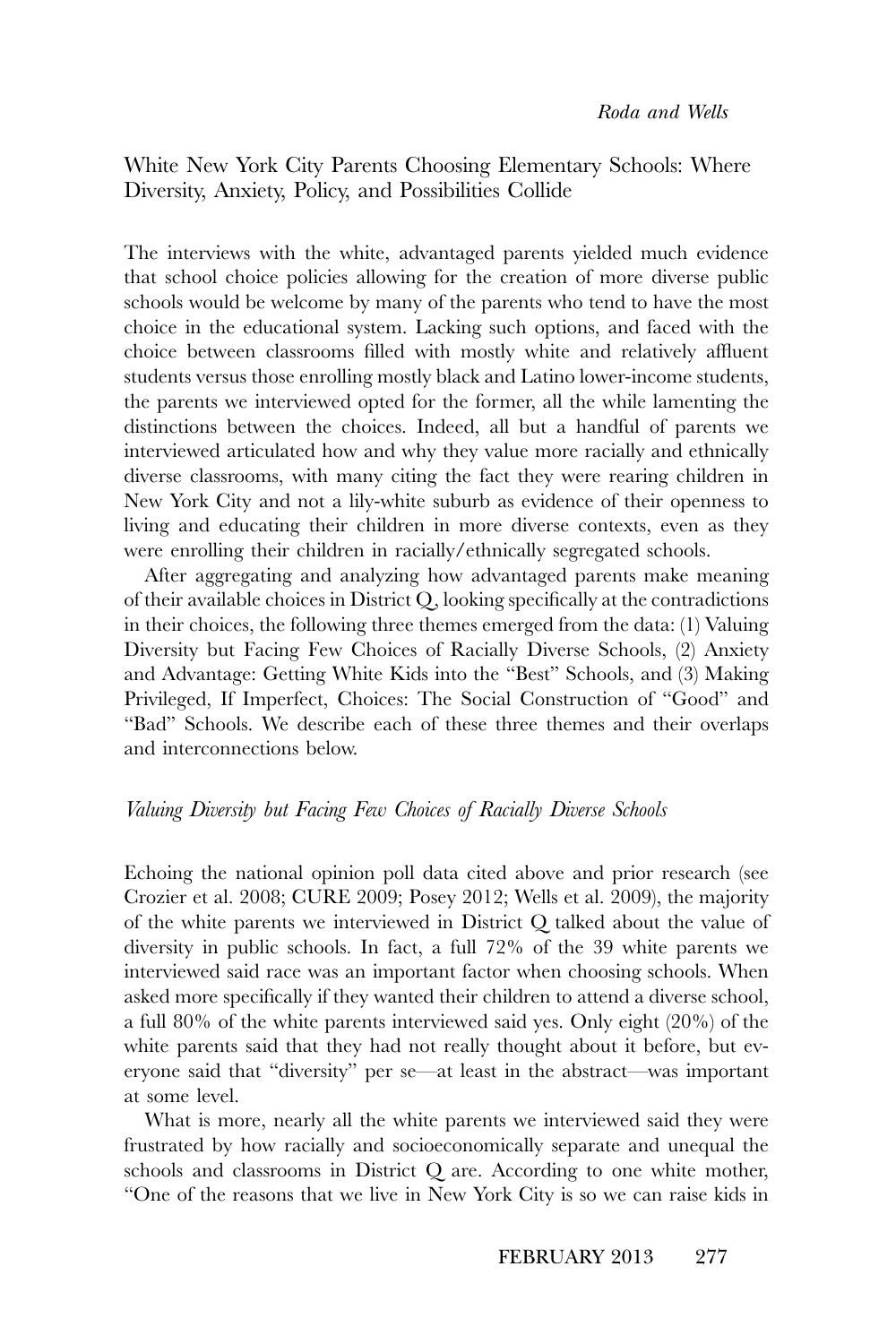America that aren't racist, and it's even hard to do here." Despite the value that most parents place on diversity, their reality when it comes to diverse schools of choice in District Q is quite limited. As we noted above, only one of the neighborhood schools and the racially diverse magnet school will provide District Q parents with what they say they want in terms of school and classroom-level diversity. But these programs are not large enough to accommodate all who demand them, leaving most of the white parents to choose between the almost all-white gifted programs and the almost all-black and Latino general education classes. As one mother said when asked whether the racial or ethnic makeup was an important factor in her school choice decision, "It is ideally, but I didn't have a lot of choices so I went with a school that I felt had the best educational program even though I would like a school to be more diverse."

Caught in the middle of mostly unsatisfactory choices, many of the white parents we interviewed commented on their limited school choice options. One parent recalled his experience touring a school with both a G&T and a general education program: "It kind of turned us off because it really seemed like two separate worlds. There was the G&T and then everything else.  $\dots$ The curriculum, the kids, you know even just the color of the student's skin, really. I mean it was a much lighter-colored G&T program compared to the general population."

Another mother explained that across District Q there is a big difference between the G&T classrooms and the "general" education classrooms. She said: "I want real diversity. I don't want my daughter to be the only white kid in the class. I don't want her to be in a class with all white kids. I don't want either. I wanted it to be mixed and there's enough kids that it just should be mixed.... It's a messed up thing in her school, and she's like 'Why did they put all the white kids in one class?'"

Similarly, another parent noted that while her neighborhood school is very diverse at the school level, the G&T is not diverse, which turns people off from the public schools. She said that she knows a lot of people are put off by the fact that the general education classes tend to be mostly minority and the G&T tends to be mostly white. "It's something that every single G&T parent that I've met has had an issue with that. They wish it would be more diverse."

These and the majority of white advantaged parents we interviewed bemoan the lack of diversity at the school level and the segregated atmosphere of the G&T versus general education classrooms in several District Q schools, even when they have made the choice of a G&T classroom for their children. But it is clear from our interviews for this and other studies (see Brantlinger et al. 1996; Holme 2002; Posey 2012) that white parents want a critical mass of other white students in their children's schools and classrooms. This preference is related to the symbolic meaning of whiteness and the parents' habitus as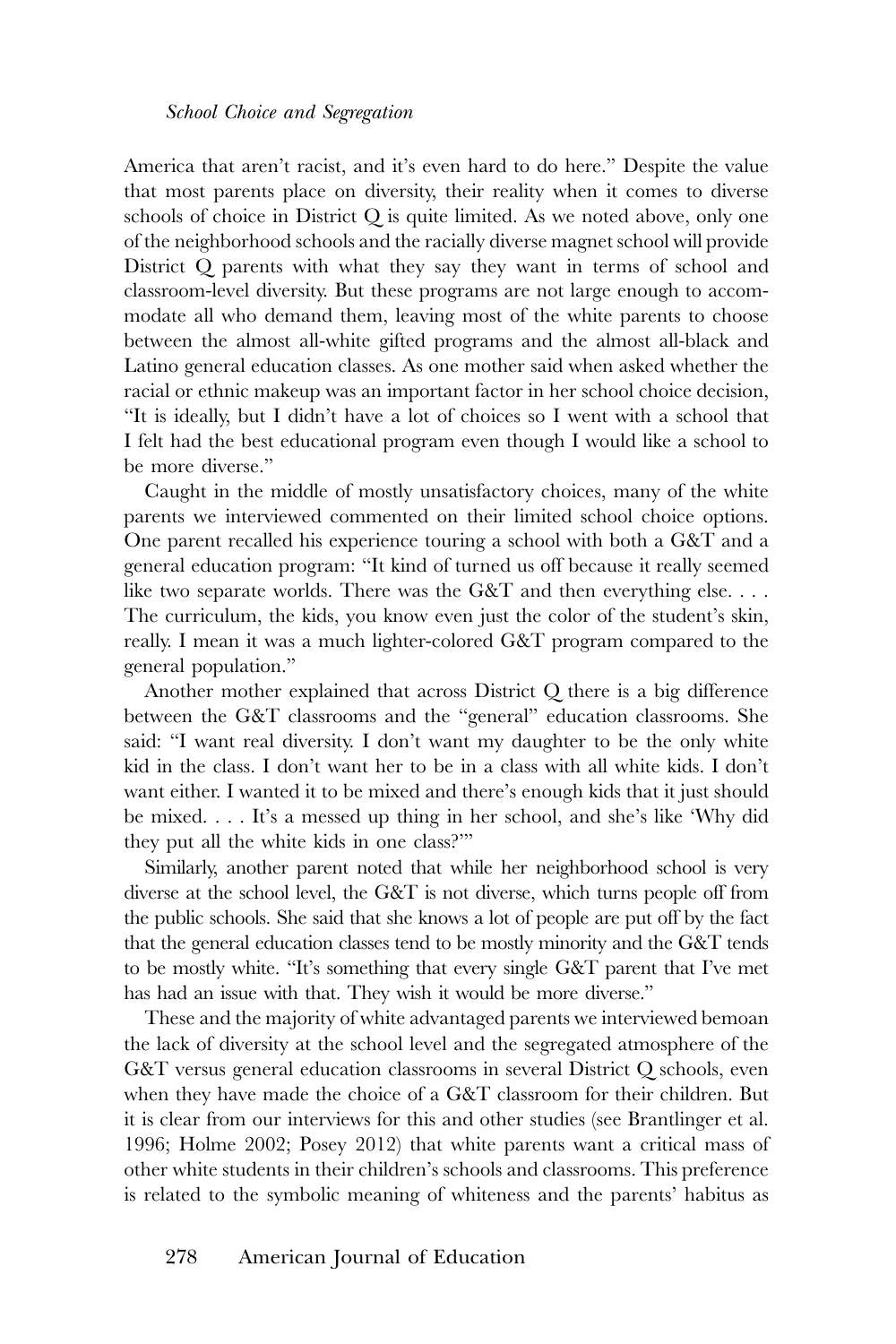it is related to race and class. Given that the vast majority of school/program choice options in this district fall, as we noted, into category 1 above, meaning that they are predominantly black and/or Latino and low-income, the number of "acceptable" choices, as defined by white parents in this district, is quite small. As one white mother replied, "I don't want to be the minority. I want a comfortable place for my children."

Bourdieu (1997) noted that the extent to which habitus is "divided and contradictory" depends on the social conditions of its formation and exercise. White, high–social economic status (SES) parents who give at least lip service to the value of diversity when it comes to their children's education and are choosing among school choices available in the social context of District Q must be somewhat divided and contradictory. As we explain below, however, their sense of being divided or contradictory within themselves is partly due to the specifics of District Q's schools and programs and partly due to the larger context of educating children within and for the twenty-first century.

### *Anxiety and Advantage: Getting White Kids into the "Best" Schools*

The findings presented above suggest that the majority of the white, uppermiddle-class parents we interviewed value "diverse" schools and classrooms in the abstract and struggle with the racial/ethnic segregation they see in District Q. Yet, at the same time, these parents are raising children in the current era of inequality we described in our framework above. In fact, these economically successful white parents in particular have benefited more than most from recent economic developments. Furthermore, this privileged standpoint provides them with a relative advantage in terms of the resources and networks needed to do the work of school choice (Brantlinger et al. 1996; Goldring and Hausman 1999; Holme 2002; Lareau 2003; Moore and Davenport 1990; Willms and Echols 1993) and a heightened sense of the consequences of not winning the school choice competition (see Wells et al. 2009).

Indeed, our interview data suggest that these white parents' advantage strongly influences their anxiety about the school choice process. In fact, the backdrop to white parents' school choices is their sense of what is at stake in terms of their children's futures in a highly unequal society. This larger social context frequently causes them to make choices that contradict the value they supposedly place on diversity in public education, instead choosing schools and programs that are racially homogeneous, difficult to get into, and more elitist. The fact that their choices of truly diverse schools and programs are extremely limited within the District Q context pushes them to use their resources and networks to gain a relative advantage.

Our interviews with parents in District Q and related research (see CURE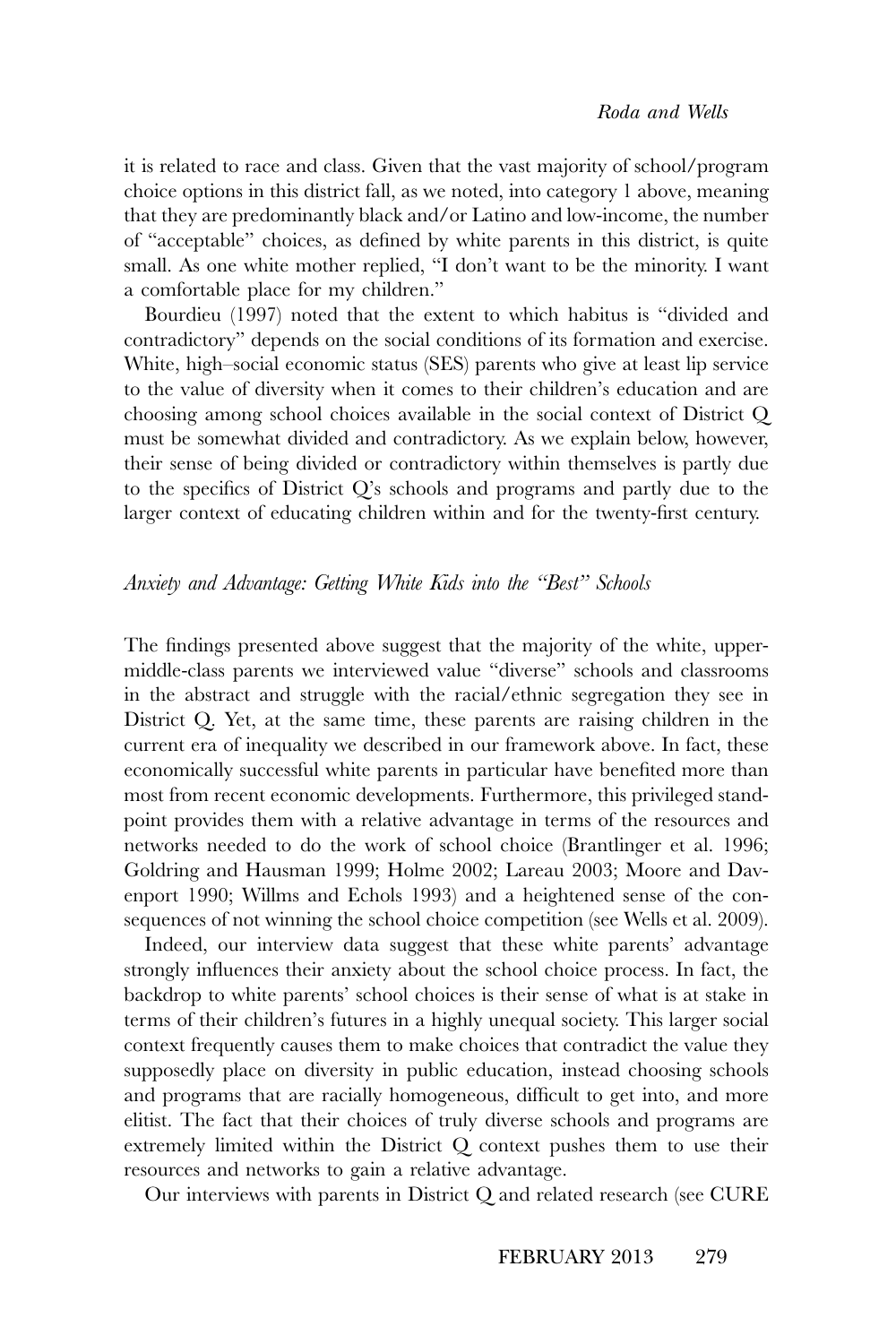2009; Wells et al. 2009) lead us to believe that the high levels of inequality in the United States promotes anxiety as more advantaged parents worry that their children are susceptible to downward mobility if they do not have the "right" educational credentials. This nervousness seems to have only worsened as educational policies have stressed outcomes and competition amid a highly unequal society (Jager-Hyman 2008; Lareau 2000; Wells et al. 2009).

In part because of their privilege, the parents interviewed for this article perceive the school choice process to be extremely high stakes. Thus, they work hard at it, invest a great deal of energy in it, and use their advantages in any way they can to make sure their children end up in the schools that are perceived by them and others in their social networks to be superior. Meanwhile, the kindergarten choice process in District Q clearly favors those who have the time and resources to make the system work for them.

As one parent explained, applying to and choosing an elementary school took "a lot of work." In fact, she said that when she and her spouse calculated the amount of time and energy it took them to attend all the public and private school tours, open houses, interviews, and so forth, it was "tantamount to each of us taking a month off of work . . . and then of course there's all the money involved with the application fees and to test and everything so it's a ton of work."

As another mother noted, the process works best for people who have the time and energy to commit to it: "There is someone I know that didn't get into the G&T that they wanted, and they campaigned to get the spot and . . . maybe that's fair because maybe then they will be very committed parents."

We were told in interviews about families going to extremes to get their children into the schools of their choice, including moving to new apartments (or at least signing leases on new apartments) in the attendance zone of one of only two desirable "neighborhood" non-G&T schools in the district (School G). It is clear that parents with resources will go to any length to make sure their children get into one of the "best" schools and that doing so requires a lot of work. Furthermore, we saw that their social networks both assist them in getting needed information and increasing their stress levels. This stress pushes them further away from making choices that reflect the value they place on school and classroom diversity.

In terms of how white, upper-income parents use their networks to their advantage, the parents we interviewed tapped into every available resource, such as their private preschools, their own education and/or expertise, and their personal and professional colleagues or friends. For instance, most of these parents talked about private educational or "kindergarten choice" consultants who gave talks at their children's private and often exclusive preschools. According to one parent whose child attended an expensive private preschool, the kindergarten choice consultant who worked with the parents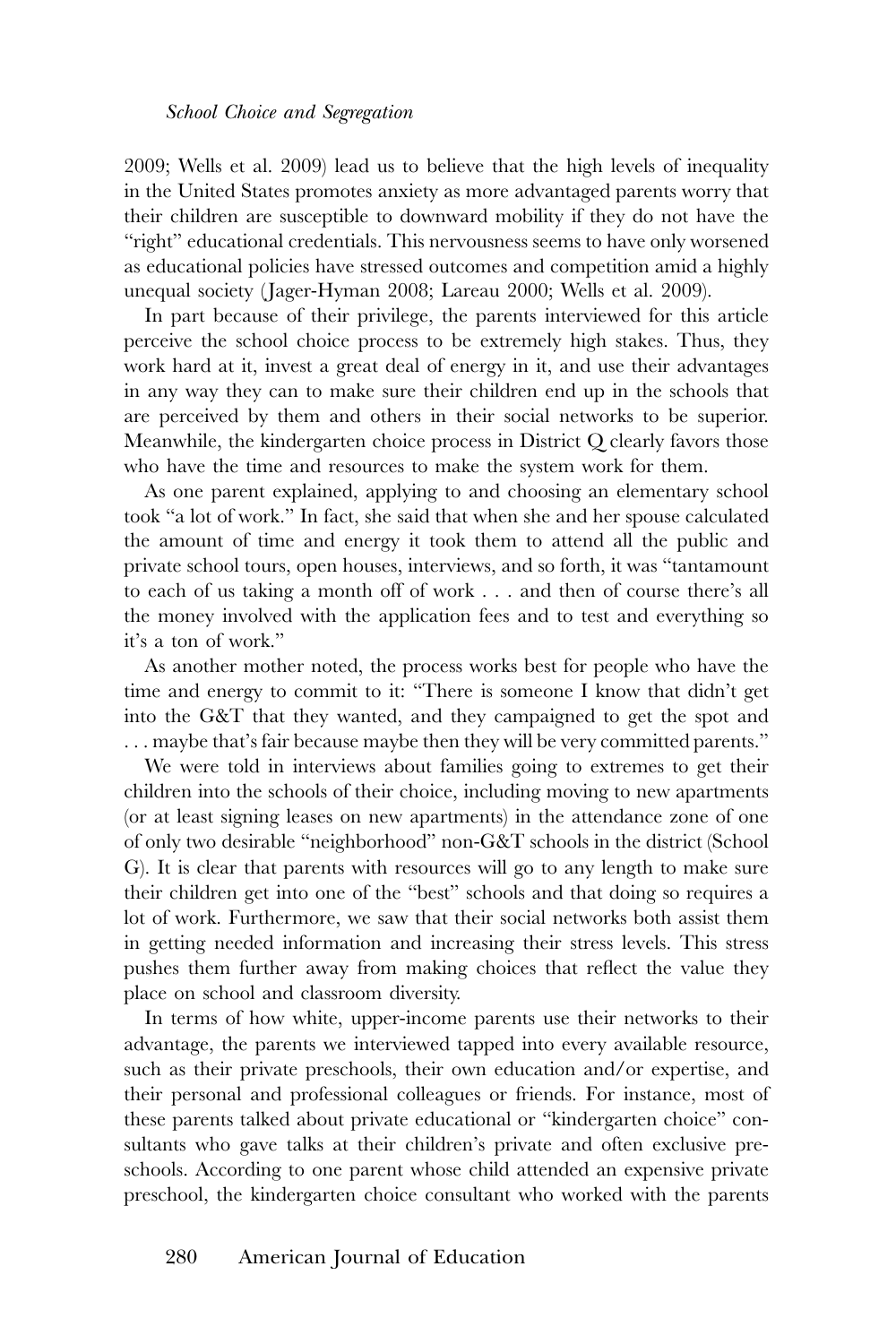there e-mailed memos to them about the logistics of the school choice process. The parent reported, "She goes to these school board meetings and learns about what's going on and then reports out that such and such is going to happen next Friday."

Another parent noted that she made the initial choice of which schools to apply to based on a combination of factors, including online research of school websites and the New York City "Inside Schools" website, as well as valuable guidance she and her husband received directly from the directors of their children's pricey preschool. This parent noted: "At our preschool, every family had a one on one sit down with the director where she talked about the child and what places would be good fits and offered her opinion on where would be the best places and you know most appropriate places to apply, and that was an important source of information as well."

Yet, while parents in this school district, particularly those who are white and more affluent, state that while they certainly use the resources and institutional supports, they also rely a great deal on other parents for information. As one parent explained, her network of playground parents was critical in this school choice process saying, "It was all that anybody could talk about for awhile."

In fact, there was much consensus among these parents that close ties to other parents going through the same process at or around the same time was the most important resource. One parent noted: "Yeah, and you know conversations on the playground with parents from different schools. That I found more helpful than any information provided from the district." It was this "parental grape vine" or "playground chat" that taught these parents the most about the changes occurring in the school choice system, how to fill out the application, what the deadlines were, and the like. According to one father, the school choice process is "in the air that we breathe. . . . You meet people in the playground. Your friends have kids. You read articles in the paper. You find your way to websites, so I would say there's no one way that we found out."

No doubt many parents in District Q of all racial/ethnic backgrounds talk to other parents, albeit often parents of the same racial/ethnic backgrounds. However, there is also an understanding among the more advantaged residents of District Q that the high-SES, predominantly white parental social networks provide the most helpful information, and this thereby exacerbates the class and race advantage. When asked whether the new lottery system would be fairer than the system it replaced, another mother noted that she did not think it was ever going to be fair: "I think there's always going to be a situation that the people who have the most resources will be able to get the most benefit from the system because they'll know when to apply."

Thus, despite efforts to make the kindergarten choice process more egalitarian and less reliant on parents' private resources, these more affluent white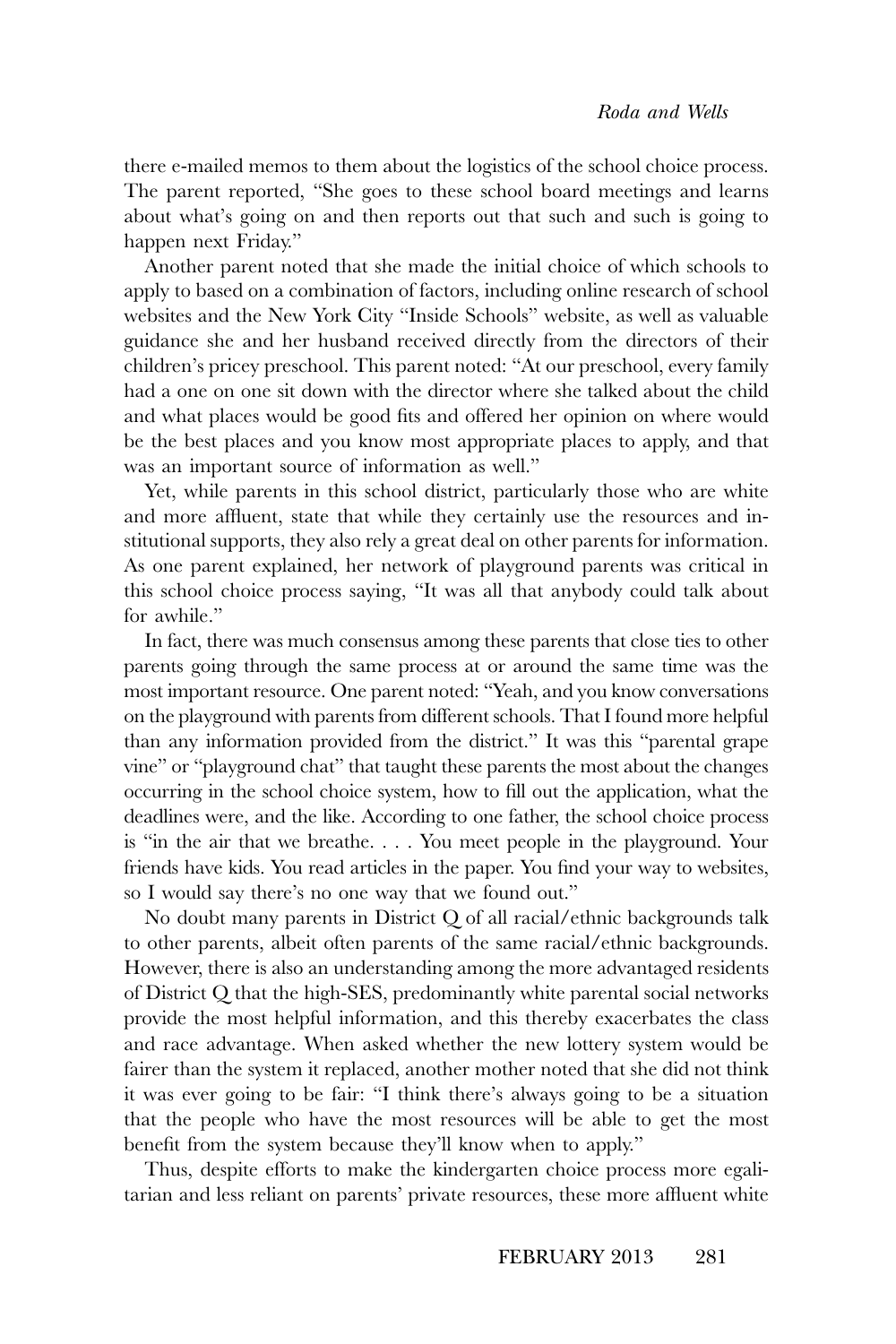parents recognized that they have maintained their advantage when it comes to getting their children into the "good" schools and programs. Despite any changes to the lottery process, these parents had information and insights other parents lacked because of their powerful social networks. In this way, their networks become part of their habitus in which, as Bourdieu (1997, 64) was quick to note, "the past remains present and active in the dispositions it has produced." These social and highly stratified networks, therefore, continued to play a role in the parents' definitions of a "good" school or a "good" program. Yet, as we discuss more in the next section, this social construction of "good" schools was often based more on who was enrolled in each school as opposed to what was taught. In this way, these powerful high-SES and mostly white social networks of New York parents, much like those that Holme (2002) wrote about in her study of affluent parents, play a critical role in constructing the possibilities of what is worth choosing. This process echoes Mannheim's (1936) argument that people do not think or make decisions as individuals but rather as groups with a similar "*style of thought*" in response to "typical situations *characterizing their common position*" (emphasis added, 3).

Basically, what we learn from the high-SES, white District Q parents is that the kindergarten choice process and the decisions that these parents make about schools and programs allow more advantaged parents to co-construct, through their networks "style of thought" about "good" versus "bad" schools. For instance, many of the white parents with strong social networks spoke about the handful of G&T programs and general education programs that they heard were higher-quality choices. In fact, one father said he knew that there were basically "four or five public schools" that people he interacted with talked about and were happy with. When his child was not able to attend any of those programs, he opted for a private school.

As beneficial as these networks are in terms of the flow of information and the process of socially constructing desirable and undesirable schools in a way that simplifies the choice process, they simultaneously raise the parents' stress levels about the choice process because they limit the number of socially acceptable choices and they make the process much more public and less just about what is best for their children. In fact, knowing other similarly positioned parents who had chosen the same school was very important to these advantaged white parents. This pushes the white higher-income parents we interviewed in their "common position" further away from racially diverse schools. Thus, parents talk a great deal about schools' reputations among similarly situated peers. As one parent noted several times during her interview, she chose the "best school" for her daughter in terms of its "reputation" among her friends.

Such social constructions of "good" schools for high-status families and the process by which these rankings are perpetuated through class- and race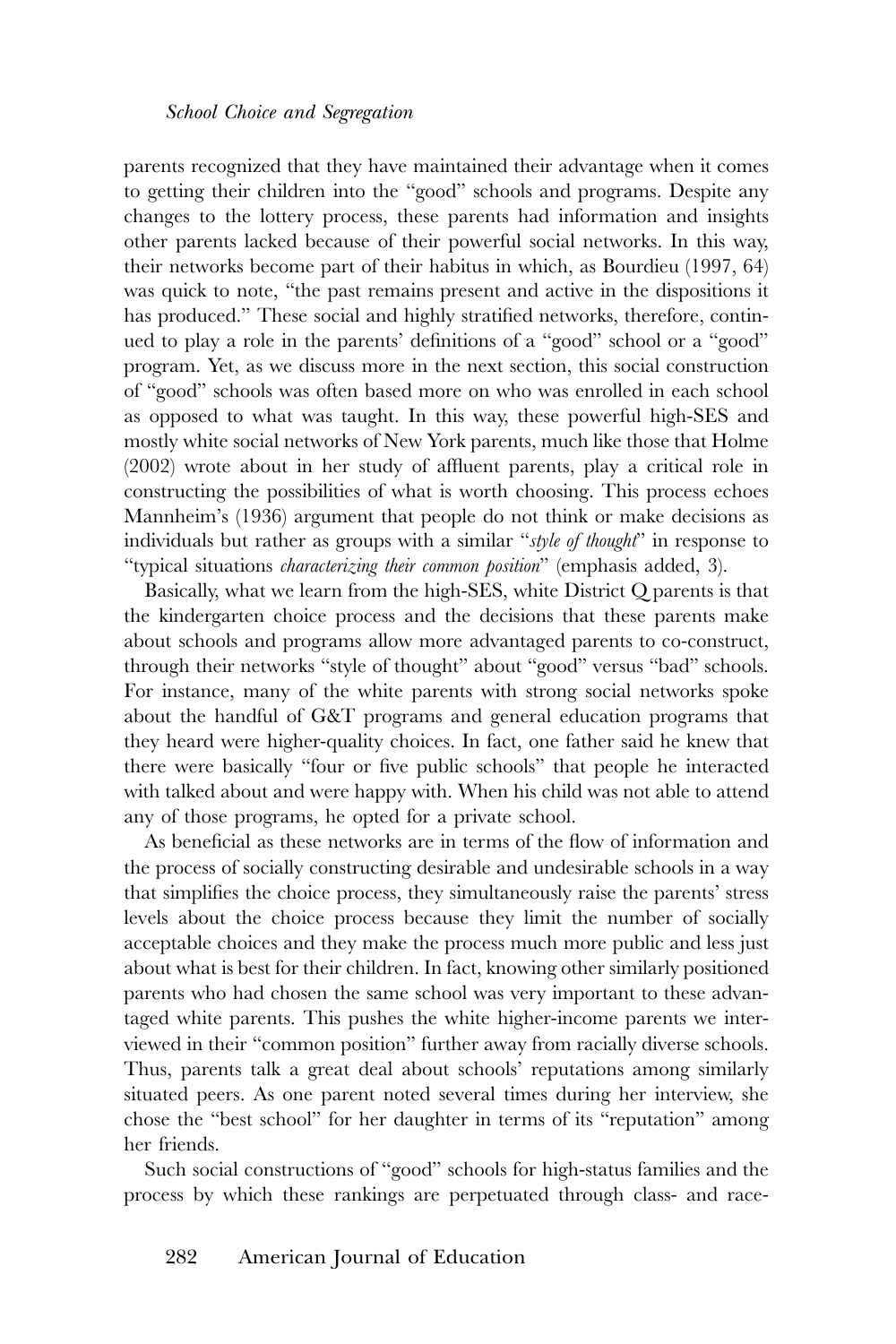defined social networks has been documented by other researchers (Brantlinger et al. 1996; Holme 2002; Johnson and Shapiro 2003). However, what has been missing in the literature is an explanation of how these processes interact with the specific policies that define the options available across a racially diverse school district such as District Q. In the last portion of this findings section, we discuss what happens when affluent white parents are caught in the middle of their social networks and their construction of good schools, their fear of falling from their high status economic positions, and their espoused beliefs in greater racial diversity in public schools. In other words, we discuss what happens when their habitus becomes fractured around issues of diversity and social status.

# *Making Privileged, If Imperfect, Choices: The Social Construction of "Good" and "Bad" Schools*

The lack of viable racially diverse choices, combined with parents' "fear of falling" and the ways in which their social network feeds that fear, means that the kindergarten school choice process in District Q pushes advantaged, mostly white parents to make choices that they think protect their privilege. This means that these parents are pushed toward predominantly white and relatively affluent private schools, public school G&T programs, or two racially diverse schools deemed "viable" by their networks: one district-wide magnet school (School R) and one neighborhood school with a more diverse attendance zone (School G).

In fact, we found that 32% of the white parents we interviewed chose private schools, 32% chose G&T programs, and 29% chose either an out-of-zone regular public school (most likely School G) or the diverse magnet school. Not surprisingly, the majority of white, upper-class parents with annual family incomes of more than \$200,000 a year chose private schools; most of the upper-middleclass white parents (\$100,000–\$200,000), meanwhile, chose G&T programs; the middle-class white parents (\$50,000–\$100,000) were about evenly divided between choosing out-of-zone schools or G&T programs for their children.

While we do not have detailed information on the racial/ethnic or SES makeup of the private schools or G&T programs these students ended up in, we do know that, for the most part, the private schools and the G&T programs have a much higher proportion of white and relatively higher-income students than the District Q population as a whole. Meanwhile, the zoned school options, as we noted above, are mostly either predominantly white (this is the case of one school, School H) or predominantly black and Latino. Only one of the zoned neighborhood schools (School G) and the district-wide magnet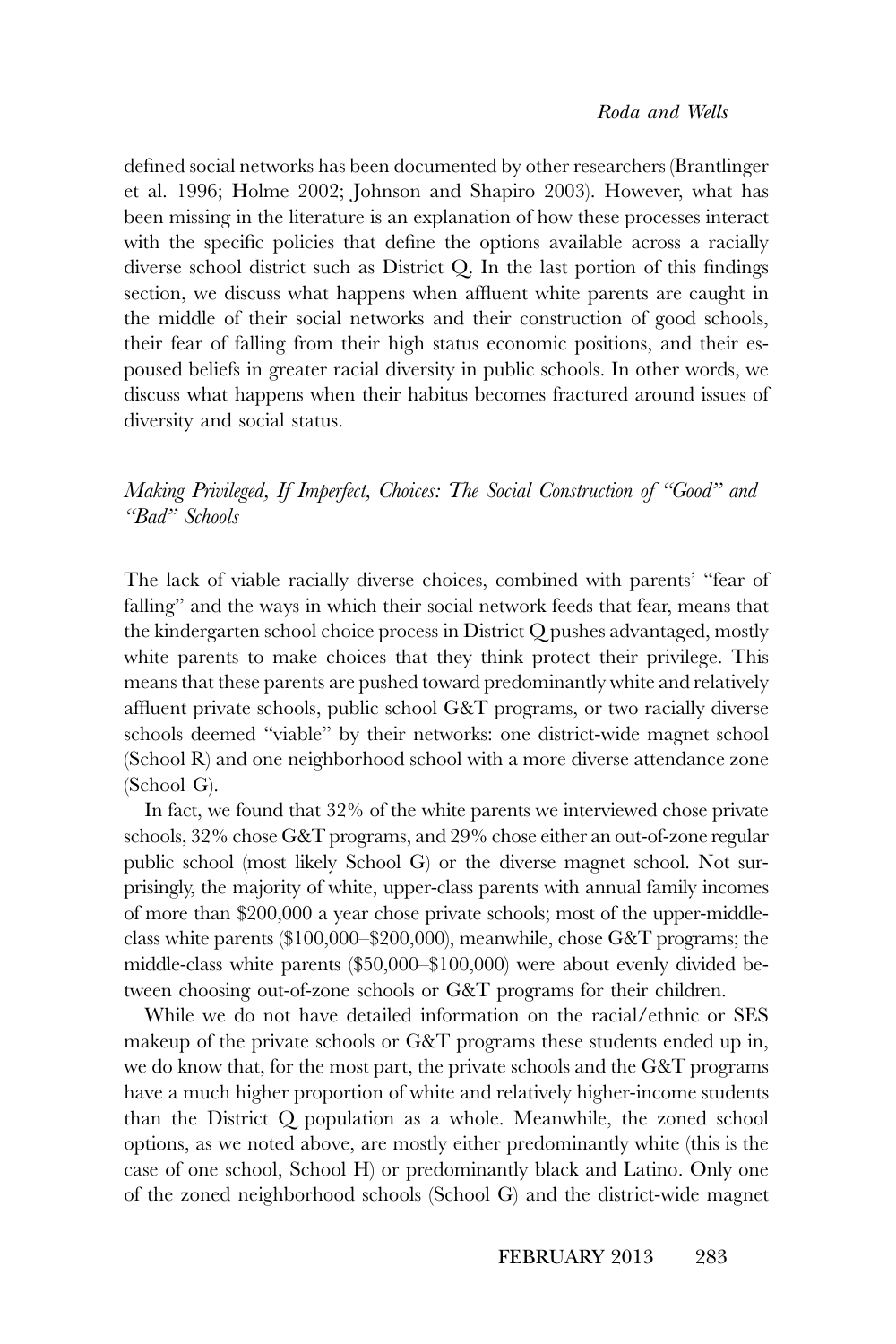school of choice (School R) are racially/ethnically diverse at the school and classroom levels.

Thus, even as parents voice frustration about the G&T classrooms and the segregation the G&T program produces, saying that they want diversity, the vast majority of parents we studied ended up choosing schools and programs based more on their perceptions of which schools are "good" than on which schools promote diversity. Those perceptions, in turn, are fed by their social network. As one white parent replied, "Yeah, I wanted a diverse school. You know, I wanted a school that wasn't all white. I didn't want my kid to be in the minority. Uh, but I also didn't want him to be a majority in an all-white school, except that it's not a perfect world." Therefore, as this and many other parents said, they would prefer a more "diverse" school (e.g., not all white or all black/Latino students), but when it came time to choose, they chose schools/programs that were disproportionately white and higher income.

To be fair, it is the case that these parents have extremely limited options to do otherwise. The diverse schools are too few and far between in this district—consisting of only the one magnet school (School R) and one zoned school (School G) really. Thus, the "problem" is in great part due to the lack of policies, opportunities, and choices provided by the district and the larger New York City School System. At the same time, however, the advantaged parents we studied do play a role in legitimizing and perpetuating the situation by buying into the use of race as a signifier of good or bad schools (e.g., automatically considering predominantly white schools and programs to be better in terms of academic rigor and challenge). In fact, one of the main themes that emerged from the parent interviews in this study, which is consistent with the school choice literature in general, is that race is central to the ways in which parents make sense of their school choices. (See Fiske 2002; Lankford and Wyckoff 2000; Lewis 2003; Saporito and Lareau 1999; Sinkkink and Emerson 2007; and Weiher and Tedin 2002.)

*Rationalizations: Defining "Good" and "Bad" Schools Based on Race, Class, and Place*

One way in which the white parents we interviewed dealt with the fracture of their habitus, or supporting diversity while enrolling their children in segregated programs and schools, was to try to simplify the school choice process even more, relying almost exclusively on their network information. Indeed, a small number of parents we interviewed did not even tour some of the schools that they listed on the kindergarten lottery application if they heard through their grapevines that they were good choices. More common, however, was that many parents did not tour their zoned school for the exact opposite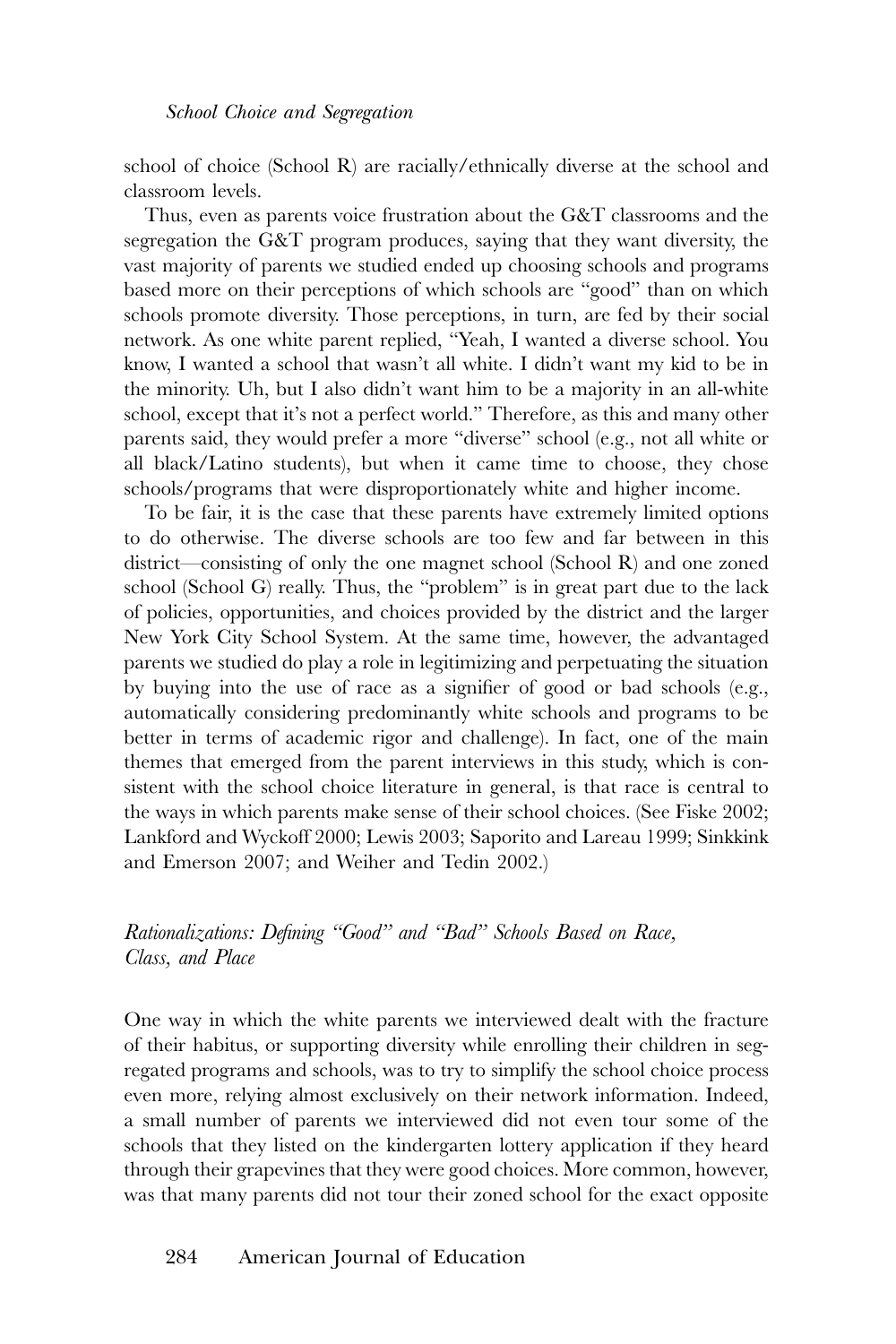reason, because they heard bad things about it from their friends or family. One white mother described the reasons for not touring her zoned school: "I was told through quite a few people that it was not a good school for us. . . . I don't want to sound racist, I really don't, but it's a much more lower income school on a project block and the family diversity is not; we would have been a minority family."

Like the parent's quote above illustrated, we also found that the majority of zoned schools that parents were opting not to enroll their children in whether they had toured them or not—had between 70% and 92% children of color. Some parents only applied to the G&T or lottery as a backup in case they did not get their children in a private school. One mother explained: "I was looking at private schools too, and I just wanted to make sure I had an alternative and see how I could do."

One popular argument from parents was in favor of making the "exclusive" G&T programs more widely available at every school. In fact, we found that even though many of them were bothered by the segregation between G&T and general education programs, they argued for more G&T programs based on the resources that the parents of "gifted" students (as opposed to other parents) bring to the schools, instead of wanting to widen access by admitting a more diverse student body. The implication appeared to be that G&T students and parents are "better" because they have higher test scores, volunteer more, and give more money, on average, than their counterparts in general education.

In fact, several of the parents we interviewed thought that there should be G&T programs at every school because they lift up the general education classrooms since there is extra money that is brought in by G&T parents. One father explained this sentiment as follows: "A rising tide floats all boats. The whole school benefits from having a successful G&T program . . . from having a family that's involved in a school." As one mother explained it: "By definition the kids that are in G&T, their parents have gone through the trouble to get them into the G&T, so they're at least sufficiently involved. . . . I just think it makes a big difference."

Another parent said she decided to participate in the lottery because "the zoned school was overwhelmingly Hispanic and black and again, it's a class and race issue and because of that I'm sure because there isn't as much parental involvement, the school isn't as good. And I know that in [a certain school] one of the reasons why it's such an excellent school is the level of parental involvement, and that has to do with it's in a good neighborhood with fairly affluent parents who have the time and money to do a lot."

Clearly, the parents we interviewed could see the obvious benefit of the resources that more "affluent" parents bring to a school, in terms of time, money, and fundraising ability, and the concentration of parents with those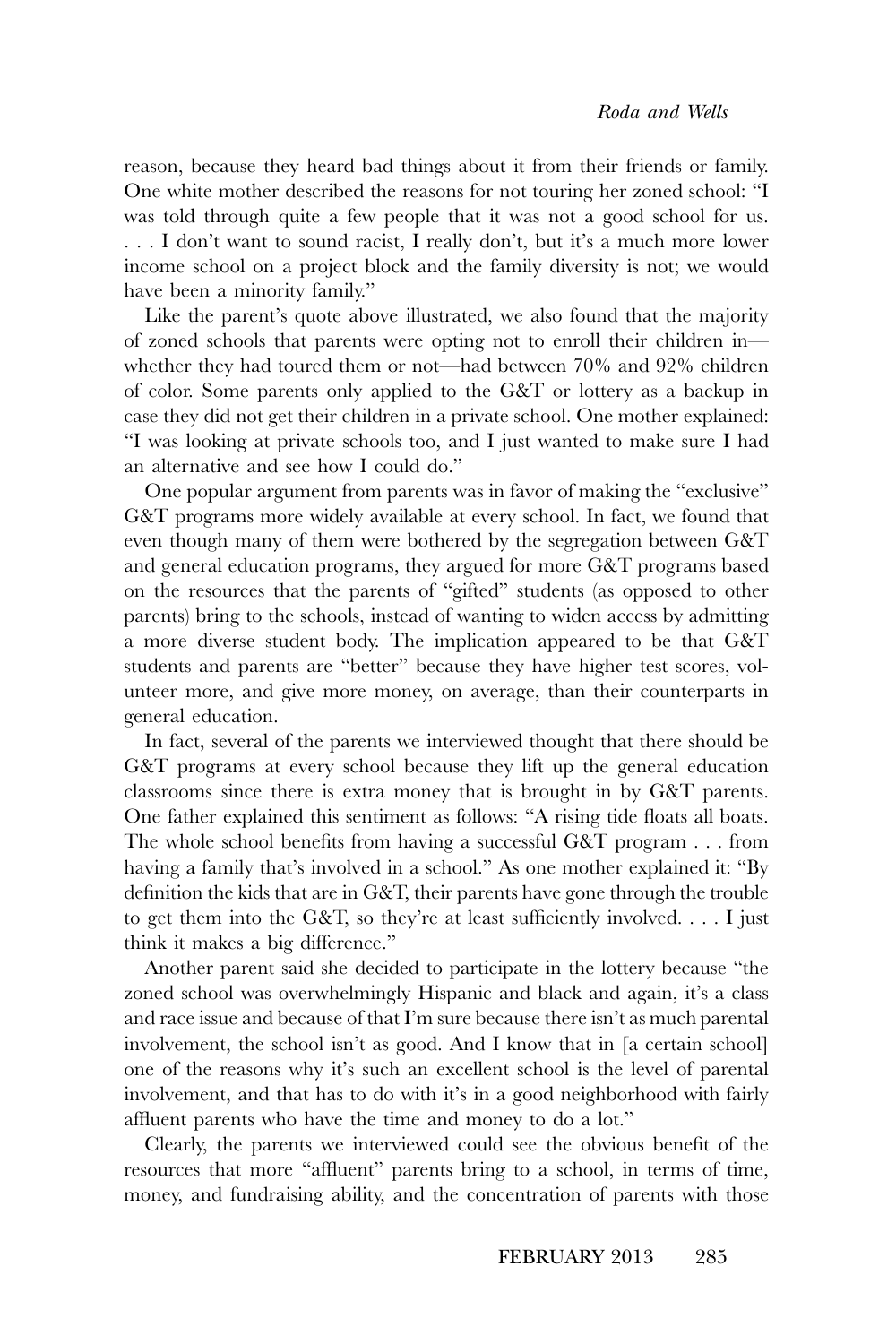resources seemed important. The question became, how great a concentration of such parents is needed in one school, and do the students of these involved parents need to be segregated into their own program? In addition, are there other contributions that nonwhite/non-G&T parents can, and do, make based on their backgrounds if their children are enrolled in schools with more parental involvement? In other words, when parental involvement opportunities exist within racially and socioeconomically schools, parents from all race and class backgrounds may get more involved. But when such opportunities are more segregated among schools, it is very difficult to reach parity, and the self-fulfilling prophecy of "good" and "bad" schools evolves.

# *The Lack of Really Good Choices*

The three G&T programs (in Schools A, B, and C) that most parents talked about and put down on their applications were all highly segregated by race and class, and most of the students who were accepted were white, upperincome children. The contrast between these programs and most, but not all, of the other available options in terms of the racial and social class makeup of the students is striking. As we noted above, beyond these three popular G&T programs, there were, at the time, only two or three other schools in the district that were accepting more than a handful of choice students and were attracting white, advantaged students (Schools G, R, and sometimes K). Thus, the concentration of the 27% of white students in the district was remarkable, especially given the fact that the white residential population in the district is not highly concentrated but spread out geographically in higher-SES pockets interspersed with housing projects and lower-income housing. One mother replied: "I really get the feeling that whoever dreamt up this process in District Q did not actually go and talk to anyone because if they did they would have found out that there are basically three G&T programs that are very popular and the others are not, and everyone applied to the same three schools and that's why nobody got in. So, they're trying to make the process more egalitarian and the net effect was exactly the opposite."

Many parents said they had no choice because if they declined the spot they were offered in one of these coveted but highly segregated G&T programs, they were put at the bottom of the waiting list. They said there should be more quality schools: "If there were more choices, then we would have been able to have a better choice. The [popular] schools were oversubscribed, you know, the thing is you don't really have a choice." One mother noted: "Frankly I think they just need more schools, they need better schools and less crowded schools, and that's kind of the crux of it, then you wouldn't need so much, then you could kind of spread kids around a little bit, but I don't know.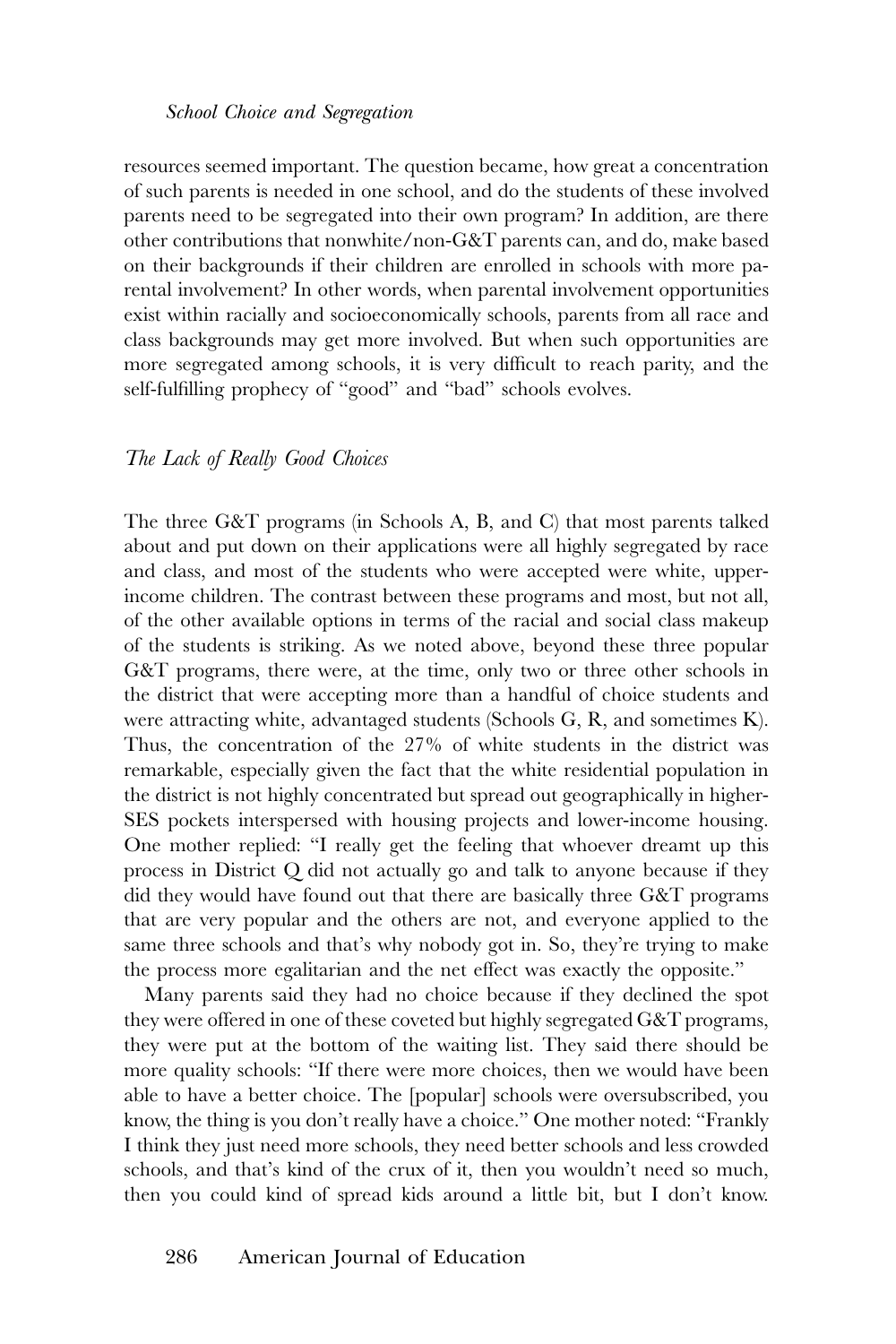Because people are either going into the gifted programs or private schools, and then what's left in the neighborhoods, which is not much." Echoing that sentiment, yet another parent noted: "I think more schools are needed—more actual schools, more physical buildings, more options should be available. It was a very stressful process that people had to go through." Furthermore, this same parent explained, "We're exclusive in our G&T and we don't let anybody that has any racial diversity in, and there has to be something in the middle."

More schools, more choices, more options, more equal distribution of the parents who have the most privilege and resources would, in many ways, calm even those parents who have a huge advantage in this process. Another parent summed it all up by saying, "It would be nice, I guess, if schools weren't so heavily one way or the other, if there would be a more even distribution of those different groups."

Policy Recommendations and Implications: If the DOE Would Build It, Some Would Surely Come

What is painfully clear about the findings to emerge from our study is that the way in which school choice policies are written, regulated, and implemented has huge implications for the kinds of outcomes they will foster, both in terms of their short-term effects on school-level racial diversity and their long-term effects on political support for public education. We do know that race-conscious school choice policies, while not perfect, are much more successful at creating diverse and high-quality public schools and a more balanced and equal educational system (see Holme and Wells 2009). We also know that attending racially and socioeconomically diverse schools benefits all students, including white students, and tends to result in higher academic achievement and attainment and foster other short- and long-term social benefits (see Civil Rights Project 2011; Mickelson 2011).

Thus, we argue, based on our research and our experiences as parents of public school students in District Q, for several policy changes. The first of these is the creation and promotion of more racially diverse, non-G&T schools, such as the highly popular district-wide magnet school, School R. In particular, like School R, these new magnet schools would have to draw from the entire community school district—that is, have no attendance boundary—in order to attract a diverse population of students since the residential housing segregation contributes to the highly segregated schools.

The irony of our analysis is that despite the fact that the city's public school system historically used the separate and unequal G&T programs to keep white, middle-class families from leaving the public schools, our interview data strongly suggest that more diverse and undivided options would ultimately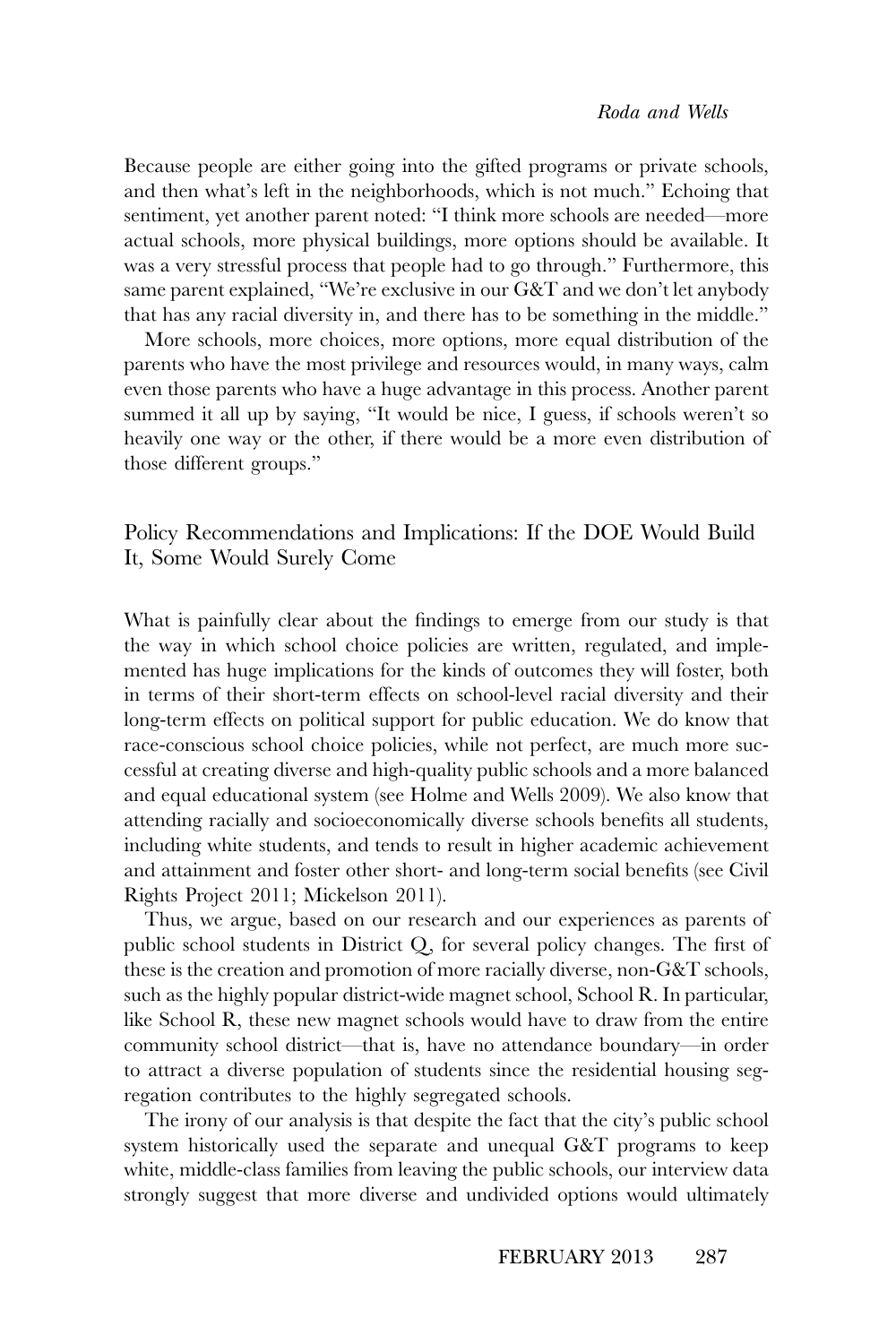help keep more of these parents in public, as opposed to private, schools for kindergarten. Such an influx of families with a great deal of political clout in the city would be beneficial for the district and for the public school system as a whole.

Amid this proliferation of G&T services as the answer, there is evidence beyond our research that more New Yorkers are questioning the validity of these separate classrooms. For instance, the District Q community newspaper reported that for the 2008 school year, one-fourth of the parents who were offered a G&T seat turned it down for a variety of reasons, including the belief that "gifted programming isn't the right approach to education . . . or they will reject G&T for lack of student diversity" (Raschka 2008, 14). Additionally, the article cites a national specialist in gifted education as saying that an "entirely test driven admissions process will only exacerbate the problem of equity and racial imbalance" since it is very hard to identify lowerincome, minority children as being "gifted" using tests alone (Raschka 2008).

In 2010, *New York Magazine* ran a cover story criticizing the city's G&T policy for testing children so young since IQ at this age is unstable and children's scores can change dramatically depending on the type of test used, how comfortable the child is with the tester, how much sleep the child got the night before, and so forth (Senior 2010). Parents of all racial and ethnic backgrounds whose children performed below the cutoff on the G&T exam applaud such critiques of the current system. More importantly, the critiques hit a sensitive nerve with "savvy" New Yorkers, especially white professional parents who were raised in affluent but racially segregated suburbs and who moved into the more "cosmopolitan" city to raise their children (see Wells and Ready 2012). These are the New Yorkers with "fractured" or "tormented" habitus, as Bourdieu (1997) would say, or the parents who bear "in the form of tensions and contradictions the mark of contradictory conditions of formation of which they are the product" (5).

Additional changes were made to the G&T admissions process for the 2011– 12 school year, with talks of more changes in the future, none of which address the narrow criteria being used in selecting students or the racial apartheid that these programs create within schools that have them. We believe that public school officials in New York City and elsewhere could learn from our analysis of how white parents in District Q make sense of their school choices and how that meaning relates to race within seemingly "colorblind" school choice policies. Our findings illustrate the subtle, micro-level mechanisms that create, perpetuate, and exacerbate racial segregation and inequality in education. It is not surprising, given the lack of choices that the District Q officials have made available to them, that these parents, first, struggle with the choices they make and, second, given the options available, usually end up making the choice that protects their privilege and thus maintains the segregation and inequality.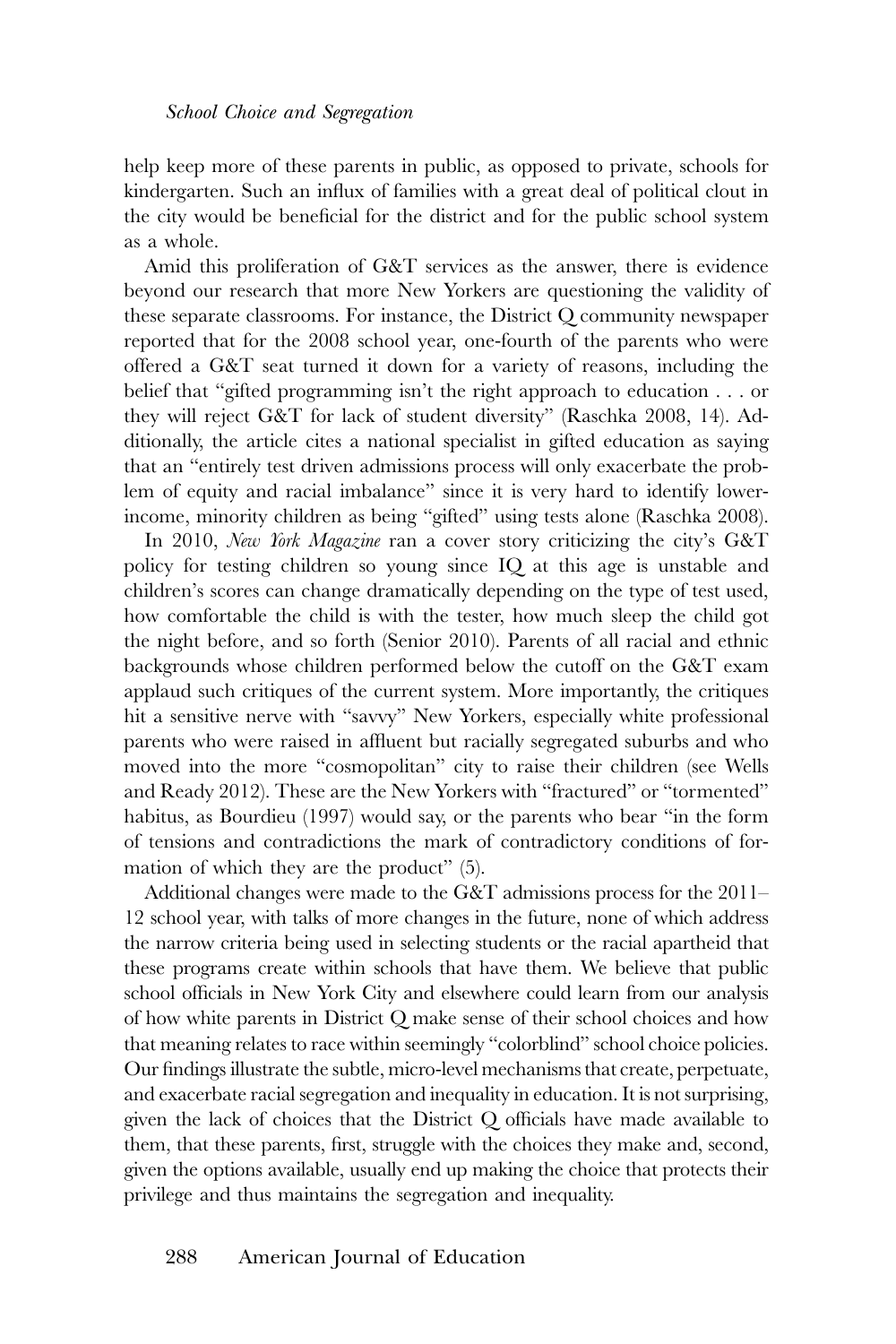It is clear to us that even small amendments to District Q school choice policies, shifting their goals and purposes away from the market-based model of school choice policy toward a policy with a greater focus on racial and social-class integration, could appeal to white parents' intuition about the importance of school-level diversity and work against some of the forces that continue to push the system toward more segregation. Those with the power to make change within District Q and thousands of school districts across this country with G&T programs must be open to learning from the parents we studied and their understandings of the missed opportunities for providing better choices for children within an increasingly diverse society.

As a result of this vicious cycle, such race-driven parental choices are logical at some level, given what we know about the relationships among racial segregation, educational inequality, and concentrated poverty. Despite this, when we examine parents' sense-making on the ground, we see the missed opportunities in school choice policies that could have tapped into parents' interest and demand for more diverse, equal, and challenging educational environments for their children. However, as we know from District Q and other literature on school choice, when policies designed to racially balance schools do not exist and parents are left to their own devices to navigate the racialized educational system, in this context, many parents, particularly white, high-SES parents, are conflicted over their blatantly race-conscious decision making in a system that relies on their colorblindness.

## Note

1. After receiving the list of 782 District Q parents who participated in the school choice lottery and/or G&T program, we grouped the names by zip code and then every tenth person on the list was contacted by one of the researchers until time constraints forced us to stop.

#### References

- Anderson, Margaret. 2003. "Whitewashing Race: A Critical Perspective on Whiteness." In *White Out: The Continuing Significance of Racism*, ed. Ashley Doane and Eduardo Bonila-Silva. New York: Routledge.
- Ball, Stephen J., and Richard Bowe. 1996. "School Choice, Social Class and Distinction: The Realization of Social Advantage in Education." *Journal of Education Policy* 11 (1): 89–112.
- Bell, Courtney. 2009. "Geography in Parental Choice." *American Journal of Education* 115 (4): 493–521.
- Bifulco, Robert, Helen F. Ladd, and Stephen Ross. 2009. "Public School Choice and Integration: Evidence from Durham, North Carolina." *Social Science Research: A Quarterly Journal of Social Science Methodology and Quantitative Research* 38 (1): 71–85.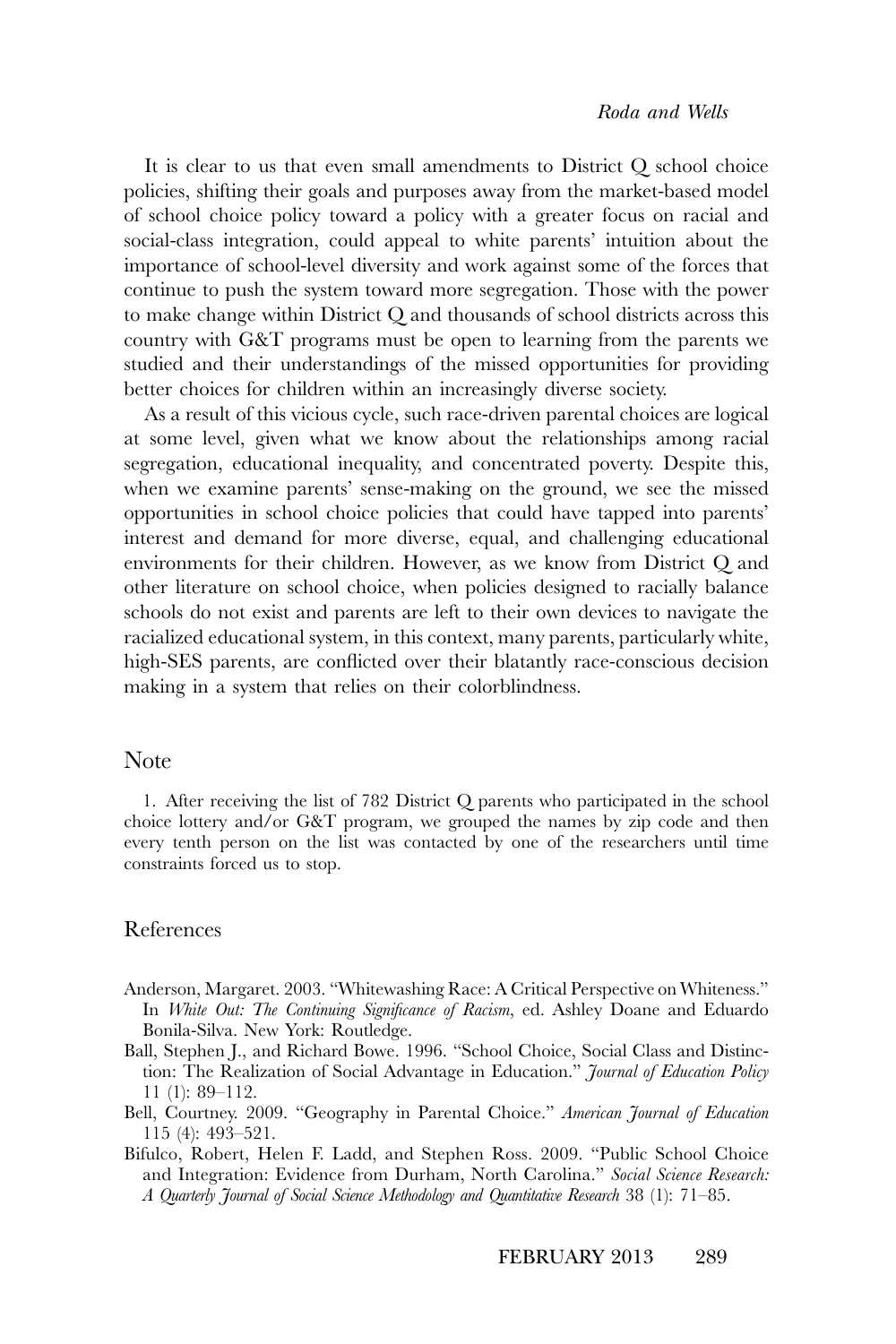- Bonilla-Silva, Eduardo, and Tyrone Forman. 2000. "'I'm Not a Racist But . . . ': Mapping White College Students' Racial Ideology in the USA." *Discourse and Society* 11 (1): 51–86.
- Borland, James H. 2003. "The Death of Giftedness: Gifted Education without Gifted Children." In *Rethinking Gifted Education*, ed. James H. Borland. New York: Teachers College Press.
- Borland, James H. 2009. "Gifted Kids Deserve Better: Time to Fix the City's Failed G&T Plan." *New York Times*, February 14.
- Bourdieu, Pierre. 1984. *Distinction: A Social Critique of the Judgment of Taste*, trans. Richard Nice. Cambridge, MA: Harvard University Press.
- Bourdieu, Pierre. 1986. "The Forms of Capital." In *Power and Ideology in Education*, ed. Jerome Karabel and A. H. Halsey. New York: Oxford University Press.
- Bourdieu, Pierre. 1997. *Pascalian Meditations*, trans. Richard Nice. Palo Alto, CA: Stanford University Press.
- Brantlinger, Ellen, Massoumeh Majd-Jabbari, and Samuel L. Guskin. 1996. "Self-Interest and Liberal Educational Discourse: How Ideology Works for Middle-Class Mothers." *American Educational Research Journal* 33 (3): 571–97.
- CER (Center for Education Reform). 2011. "2011–12 National Charter School and Enrollment Statistics," [http://www.edreform.com/wp-cpmtemt/uploeas/2012/03/](http://www.edreform.com/wp-cpmtemt/uploeas/2012/03/National-Charter-School-Enrollment-Statistics-2011-12.pdf) [National-Charter-School-Enrollment-Statistics-2011-12.pdf.](http://www.edreform.com/wp-cpmtemt/uploeas/2012/03/National-Charter-School-Enrollment-Statistics-2011-12.pdf)
- Civil Rights Project. 2011. "Federal Education Policy Should Promote Diversity," [http://](http://civilrightsproject.ucla.edu/) [civilrightsproject.ucla.edu/.](http://civilrightsproject.ucla.edu/)
- Clotfelter, Charles T. 2004. *After Brown: The Rise and Retreat of School Desegregation*. Princeton, NJ: Princeton University Press.
- Crozier, Gill, Diane Reay, David James, Fiona Jamieson, Phoebe Beedell, Sumi Hollingworth, and Katya Williams. 2008. "White Middle-Class Parents, Identities, Educational Choice and the Urban Comprehensive School: Dilemmas, Ambivalence and Moral Ambiguity." *British Journal of Sociology of Education* 29 (3): 261–72.
- CURE (Center for Understanding Race and Education). 2009. "Why Boundaries Matter: A Study of Five Separate and Unequal Long Island School Districts." Long Island Index Report, Rauch Foundation, Garden City, NY.
- Drier, Peter, John H. Mollenkopf, and Todd Swanstrom. 2004. *Place Matters: Metropolitics for the Twenty-First Century.* 2nd ed. Lawrence: University Press of Kansas.
- DuBois, W. E. B. 2003. *The Souls of Black Folks*. New York: Modern Library.
- Edsall, Thomas B., and Mary D. Edsall. 1992. *Chain Reaction: The Impact of Race, Rights and Taxes on American Politics.* New York: Norton.
- Ehrenreich, Barbara. 1990. *Fear of Falling: The Inner Life of the Middle Class*. New York: **HarperCollins**
- Farkas, Steve, and Jean Johnson, with Stephen Immerwhar and Joanna McHugh. 1998. *Time to Move On: African-American and White Parents Set an Agenda for Public Schools.* New York: Public Agenda.
- Fiske, Edward B. 2002. "Controlled Choice in Cambridge, Massachusetts." In *Divided We Fail: Coming Together through Public School Choice*, by Century Foundation Task Force on the Common School. New York: Century Foundation.
- Gandara, Patricia. 2010. "Meeting Students Where They Are: The Latino Education Crisis." *Educational Leadership* 67 (5): 24–30.
- Glazerman, Steven M. 1998. "School Quality and Social Stratification: The Determinants and Consequences of Parental School Choice." Paper presented at the annual meeting of the American Educational Research Association, San Diego, CA, April.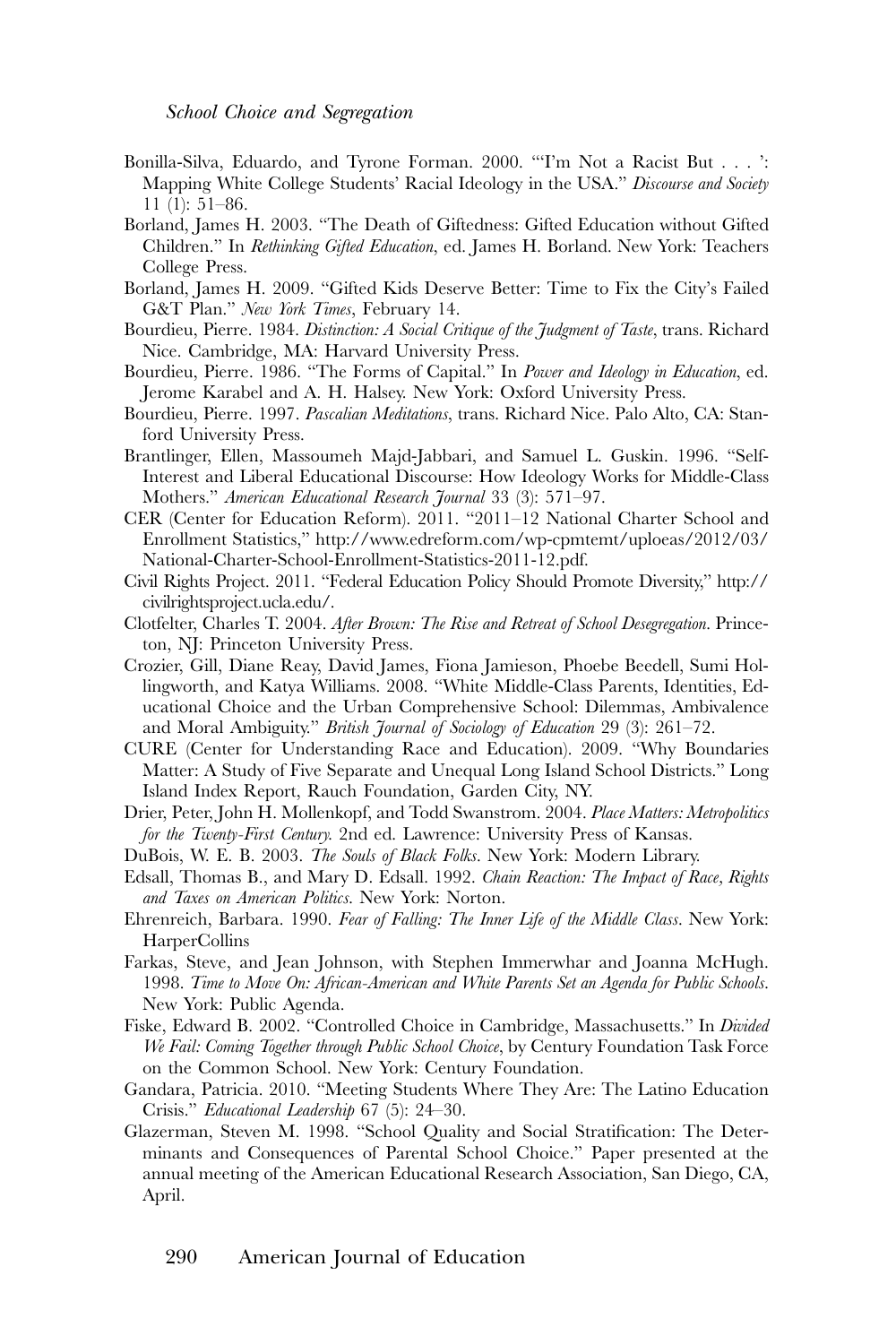- Goldring, Ellen B., and Charles S. Hausman. 1999. "Reasons for Parental Choice of Urban Schools." *Journal of Educational Policy* 14 (5): 469–90.
- Goldring, Ellen B., and Kristie Phillips. 2008. "Parent Preferences and Parent Choices: The Public-Private Decision about School Choice." *Journal of Education Policy* 23 (3): 209–30.

Goldstein, Joseph. 2007. "Color-Blind Schools Set by Court." *New York Sun*, June 29.

- Gootman, Elissa. 2009. "Children Face Rejection by Neighborhood Schools in Manhattan." *New York Times*, March 24.
- Gootman, Elissa, and Robert Gebeloff. 2008. "Gifted Programs in the City Are Less Diverse." *New York Times*, June 18.
- Holme, Jennifer Jellison. 2002. "Buying Homes, Buying Schools: School Choice and the Social Construction of School Quality." *Harvard Educational Review* 72 (2): 177– 205.
- Holme, Jennifer Jellison, and Amy Stuart Wells. 2009. "School Choice beyond District Borders: Lessons for the Reauthorization of NCLB from Interdistrict Desegregation and Open Enrollment Plans." In *Reauthorizing No Child Left Behind*, ed. Richard Kahlenberg. New York: Century Foundation.
- Jager-Hyman, Joie. 2008. *Fat Envelope Frenzy.* New York: HarperCollins.
- Johnson, Heather B., and Thomas M. Shapiro. 2003. "Good Neighborhoods, Good Schools: Race and the 'Good Choices' of White Families." In *White Out: The Continuing Significance of Racism*, ed. Ashley Doane and Eduardo Bonila-Silva. New York: Routledge
- Kisida, Brian, Laura Jensen, James C. Rahn, and Patrick J. Wolf. 2008. "The Milwaukee Parental Choice Program: Baseline Descriptive Report on Participating Schools." School Choice Demonstration Project, Fayetteville, AR, [http://www](http://www.uaedreform.org/SCDP/Milwaukee_Research.html) [.uaedreform.org/SCDP/Milwaukee\\_Research.html.](http://www.uaedreform.org/SCDP/Milwaukee_Research.html)
- Kolodner, Meredith. 2008. "Gifted Enrollments Drop 50% and Minority Admissions Skid." *New York Daily News*, October 29.
- Kopczuk, Wojciech, Emmanuel Saez, and Jae Song. 2007. "Uncovering the American Dream: Inequality and Mobility in Social Security Earnings Data since 1937." Working Paper 13345, National Bureau of Economic Research, Cambridge, MA.
- Lankford, Hamilton, and James Wyckoff. 2000. "The Effect of School Choice and Residential Location on the Racial Segregation of Students." Working paper, State University of New York, Albany, www.albany.edu/∼[wychoff/segpapr14.pdf.](http://www.albany.edu/wychoff/segpapr14.pdf)
- Lareau, Annette. 2000. *Home Advantage*. Lanham, MD: Rowman & Littlefield.
- Lareau, Annette. 2003. *Unequal Childhoods: Class, Race, and Family Life*. 2nd ed. Berkeley: University of California Press.
- Lemieux, Thomas. 2007. "The Changing Nature of Wage Inequality." Working Paper 13523, National Bureau of Economic Research, Cambridge, MA.
- Levine, Madeline. 2006. *The Price of Privilege*. New York: HarperCollins.
- Lewis, Amanda E. 2001. "There Is No 'Race' in the Schoolyard: Color-Blind Ideology in an (Almost) All-White School." *American Educational Research Journal* 38 (4): 781– 811.
- Lewis, Amanda. E. 2003. *Race in the Schoolyard: Negotiating the Color Line in Schools and Communities*. New Brunswick, NJ: Rutgers University Press.
- Mannheim, Karl. 1936. *Ideology and Utopia: An Introduction to the Sociology of Knowledge*, trans. Louis Wirth and Edward Shils. New York: Harcourt, Brace & World.
- Mead, Julie F., and Preston C. Green. 2012. "Chartering Equity: Using Charter School Legislation and Policy to Advance Equal Educational Opportunity." Policy brief, National Education Policy Center, University of Colorado Boulder, Boulder, [http://](http://nepc.colorado.edu/files/PB-CharterEquity_0.pdf) [nepc.colorado.edu/files/PB-CharterEquity\\_0.pdf.](http://nepc.colorado.edu/files/PB-CharterEquity_0.pdf)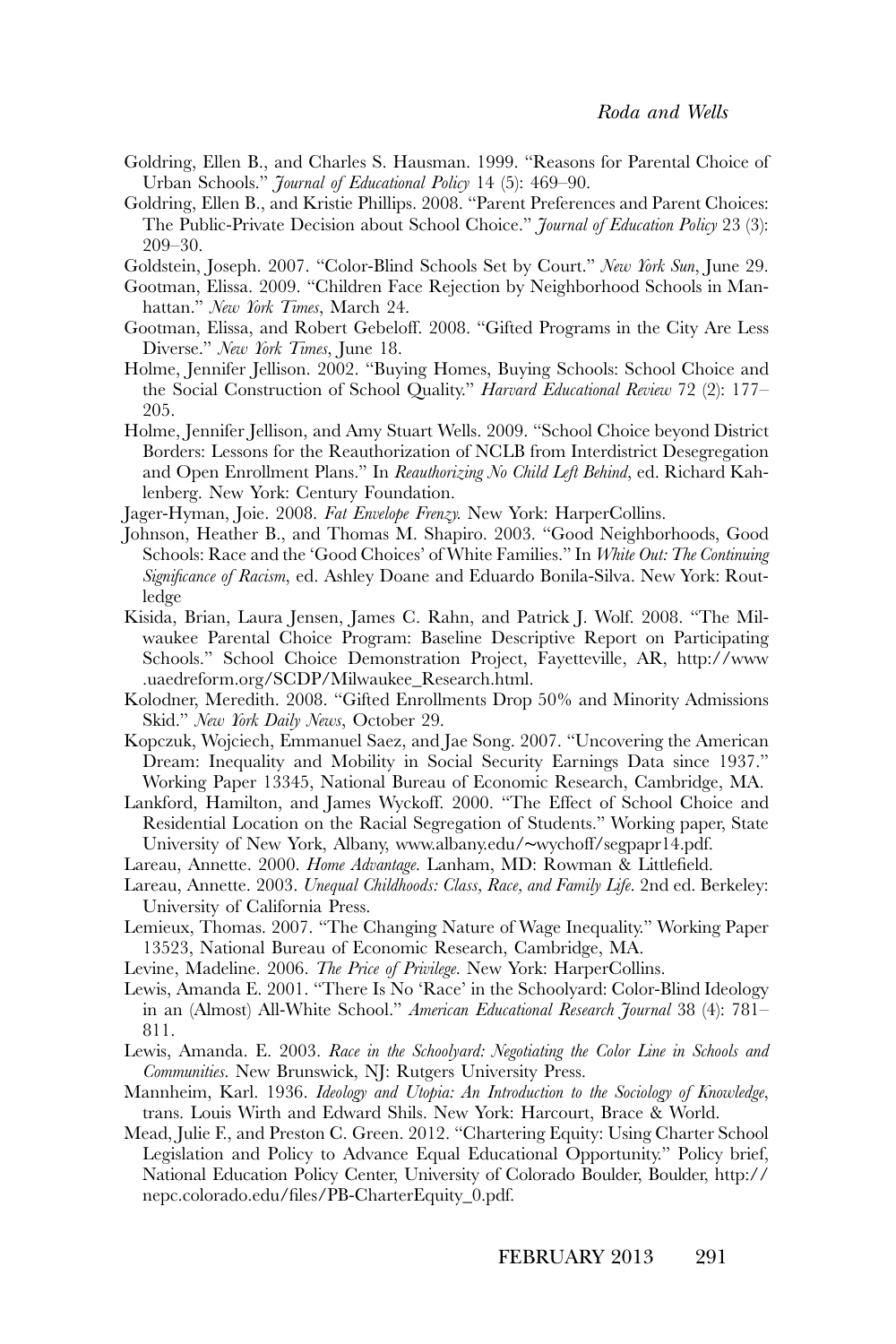- Merriam, Sharan B. 2009. *Qualitative Research: A Guide to Design and Implementation*. San Francisco: Wiley & Sons.
- Mickelson, Roslyn A. 2011. "School Integration and K–12 Educational Outcomes: A Synthesis of Social Science Evidence." Invited remarks presented at Secretary Arne Duncan's Learning Roundtable on Resegregation and Diverse Schooling, March 18, Washington, DC, [http://www.tueforumclt.org/NewsPages/11Q3/110712Schools](http://www.tueforumclt.org/NewsPages/11Q3/110712Schools/110712Abstract.pdf) [/110712Abstract.pdf.](http://www.tueforumclt.org/NewsPages/11Q3/110712Schools/110712Abstract.pdf)
- Mickelson, Roslyn A., Martha Bottia, and Stephanie Southworth. 2008. "School Choice and Segregation by Race, Class, and Achievement." Policy brief, Education Policy Research Unit, Arizona State University, Tempe, and Education and the Public Interest Center, University of Colorado, Boulder, [http://nepc.colorado.edu/](http://nepc.colorado.edu/publication/school-choice-and-segregation-race-class-and-achievement) [publication/school-choice-and-segregation-race-class-and-achievement.](http://nepc.colorado.edu/publication/school-choice-and-segregation-race-class-and-achievement)
- Moore, Donald, and Suzanne Davenport. 1990. "Choice: The New Improved Sorting Machine." In *Choice in Education: Potential and Problems*, ed. William L. Boyd and Herbert J. Halbert. Berkeley, CA: McCutchan.
- NCES (National Center for Educational Statistics). 2010. "Public Elementary and Secondary Enrollment, Student Race/Ethnicity, Schools, School Size, and Pupil/ Teacher Ratio, by Type of Locale: 2008–09 and 2009–10," [http://nces.ed.gov/](http://nces.ed.gov/programs/digest/d11/tables/dt11_094.asp) [programs/digest/d11/tables/dt11\\_094.asp.](http://nces.ed.gov/programs/digest/d11/tables/dt11_094.asp)
- NCES (National Center for Educational Statistics). 2011. "Number and Enrollment of Public Elementary and Secondary Schools, by School Type, Level, and Charter and Magnet Status: Selected Years, 1990–91 through 2009–10," [http://nces.ed.gov](http://nces.ed.gov/programs/digest/d11/tables/dt11_101.asp) [/programs/digest/d11/tables/dt11\\_101.asp.](http://nces.ed.gov/programs/digest/d11/tables/dt11_101.asp)
- Ni, Yongmei, and Tara Donahue. 2004. "Social Stratification through Inter-district Choice: The Michigan Perspective." Paper presented at the annual meeting of the American Educational Research Association, Chicago, April.
- NYCDOE (New York City Department of Education). 2006. "School Report Cards," [http://schools.nyc.gov/default.aspx.](http://schools.nyc.gov/default.aspx)
- Orfield, Gary. 1995. "Public Opinion and School Desegregation." *Teachers College Record* 96 (4): 654–70.
- Orfield, Gary, and Chungmei Lee. 2007. "Historic Reversals, Accelerating Resegregation, and the Need for New Integration Strategies." Report of the Civil Rights Project/*Proyecto Derechos Civiles*, University of California, Los Angeles.
- Portes, Alejandro, and Ruben G. Rumbaut. 2006. *Immigrant America*. Berkeley: University of California Press.
- Posey, Linn. 2012. "Middle- and Upper-Middle-Class Parent Action for Urban Public Schools: Promise or Paradox?" *Teachers College Record* 114 (1): 1–43.
- Powell, John A. 1997. "The Colorblind Multiracial Dilemma: Racial Categories Reconsidered." *University of San Francisco Law Review* 31:789–806.
- Raschka, Lydie. 2008. "Rejecting G&T: Despite the Drama Surrounding Admissions, Some Parents Opt Out of Gifted Programs Altogether." *West Side Spirit*, May 1.
- Roberts, Carl. W., and Kurt Lang. 1985. "Generations and Ideological Change: Some Observations." *Public Opinion Quarterly* 49 (4): 460–73.
- Sapon-Shevin, Mara. 1994. *Playing Favorites: Gifted Education and the Disruption of the Community*. Albany, NY: SUNY Press.
- Sapon-Shevin, Mara. 2003. "Equity, Excellence, and School Reform: Why Is Finding Common Ground So Hard?" In *Rethinking Gifted Education*, ed. James H. Borland. New York: Teachers College Press.
- Saporito, Salvatore, and Annette Lareau. 1999. "School Selection as a Process: The Multiple Dimensions of Race in Framing Educational Choice." *Social Problems* 46 (3): 418–39.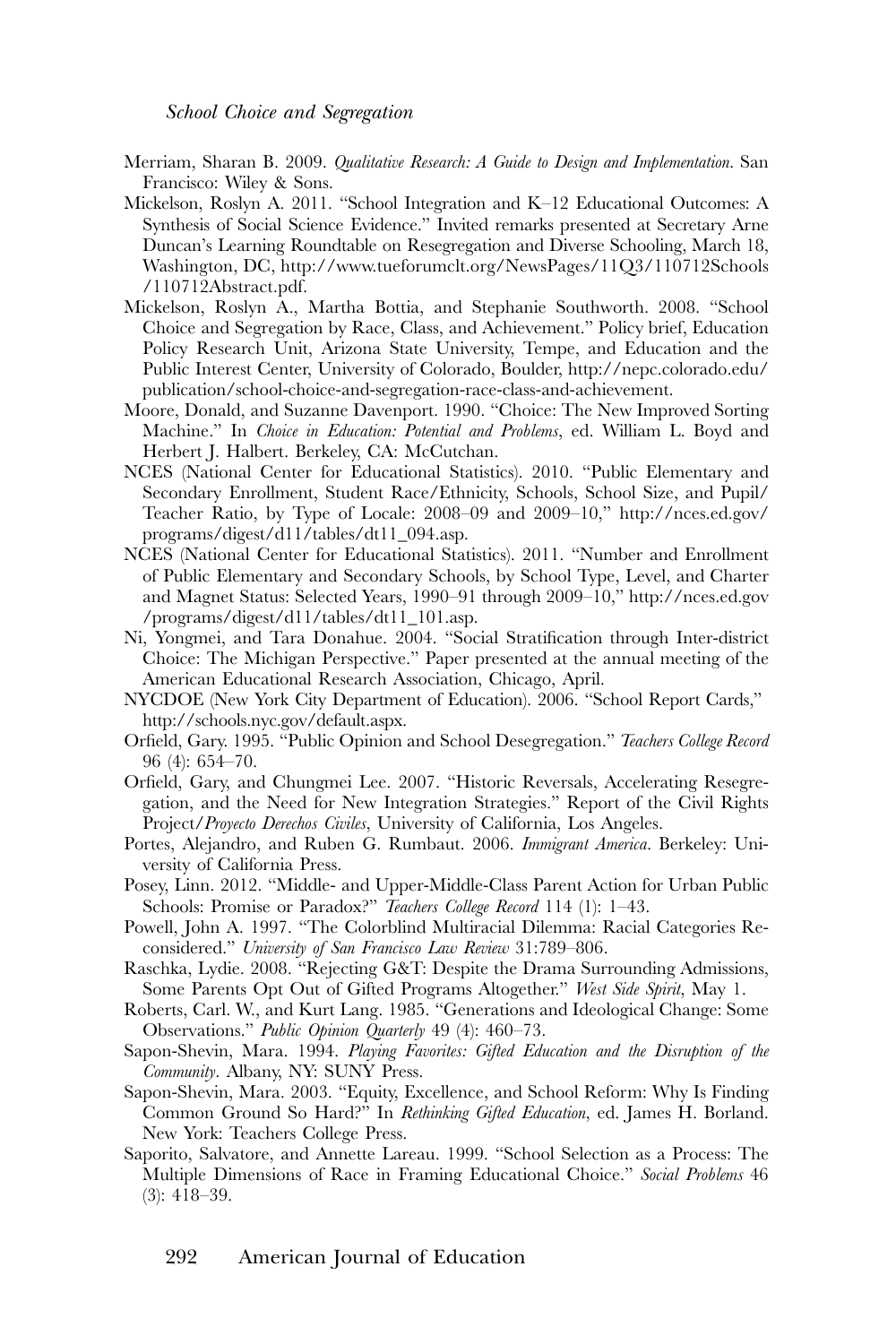Sassen, Saskia. 2006. *Cities in a World Economy*. Thousand Oaks, CA: Pine Forge.

- Schneider, Mark, and Jack Buckley. 2002. "What Do Parents Want from Schools? Evidence from the Internet." *Educational Evaluation and Policy Analysis* 24 (2): 133–44.
- Schneider, Mark, Paul Teske, and Melissa Marschall. 2000. *Choosing Schools: Consumer Choice and the Quality of American Schools*. Princeton, NJ: Princeton University Press.
- Schuman, Howard, and Jacqueline Scott. 1989. "Generations and Collective Memories." *American Sociological Review* 54 (3): 359–81.
- Senior, Jennifer. 2010. "Myth of a Gifted Child." *New York Magazine*, February 8.
- Sinkkink, David, and Michael O. Emerson. 2007. "School Choice and Racial Segregation in US Schools: The Role of Parents' Education." *Ethnic and Racial Studies* 31 (2): 267–93.
- Smrekar, Claire E. 2009. "The Social Context of Magnet Schools: How and Why Parents Choose Magnets." In *Handbook of Research on School Choice*, ed. Mark Berends, Matthew Springer, Dale Ballou, and Herbert Walberg. Mahwah, NJ: Lawrence Erlbaum.
- Weiher, Gregory, and Kent Tedin. 2002. "Does Choice Lead to Racially Distinctive Schools? Charter Schools and Household Preferences." *Journal of Policy Analysis and Management* 21 (1): 79–92.
- Wells, Amy Stuart. 1993. *Time to Choose: America at the Crossroads of School Choice Policy*. New York: Hill & Wang.
- Wells, Amy Stuart, Jennifer Jellison Holme, Anita T. Revilla, and Awo K. Atanda. 2009. *Both Sides Now: The Story of School Desegregation's Graduates.* Berkeley: University of California Press.
- Wells, Amy Stuart, and Douglas Ready. 2012. "Adult 'Children of the Suburbs' in Urban Spaces: A Mixed-Methods Study of a Global City and Its Segegrated Schools in a Post–Civil Rights Era." A proposal for externally funded research, Center for Understanding Race and Education (CURE), Teachers College, Columbia University.
- Wells, Amy Stuart, and Allison Roda. 2008. "Colorblindness and School Choice: The Central Paradox of the Supreme Court's Ruling in the Louisville and Seattle School Integration Cases." Paper presented at the annual meeting of the American Educational Research Association, New York, April.
- Willms, J. Douglas, and Frank Echols. 1993. "The Scottish Experience of Parental School Choice." In *School Choice: Examining the Evidence*, ed. Edith Rasell and Richard Rothstein. Washington, DC: Economic Policy Institute.
- Winant, Howard. 1997. "Behind Blue Eyes: Contemporary White Racial Politics." *New Left Review* 225, September–October.
- Winant, Howard. 2004. "Behind Blue Eyes: Whiteness and Contemporary U.S. Racial Politics." In *Off White: Readings on Power, Privilege and Resistance*, 2nd ed., ed. Michelle Fine, Lois Weiss, Linda Powell Pruitt, and April Burns. New York: Routledge.